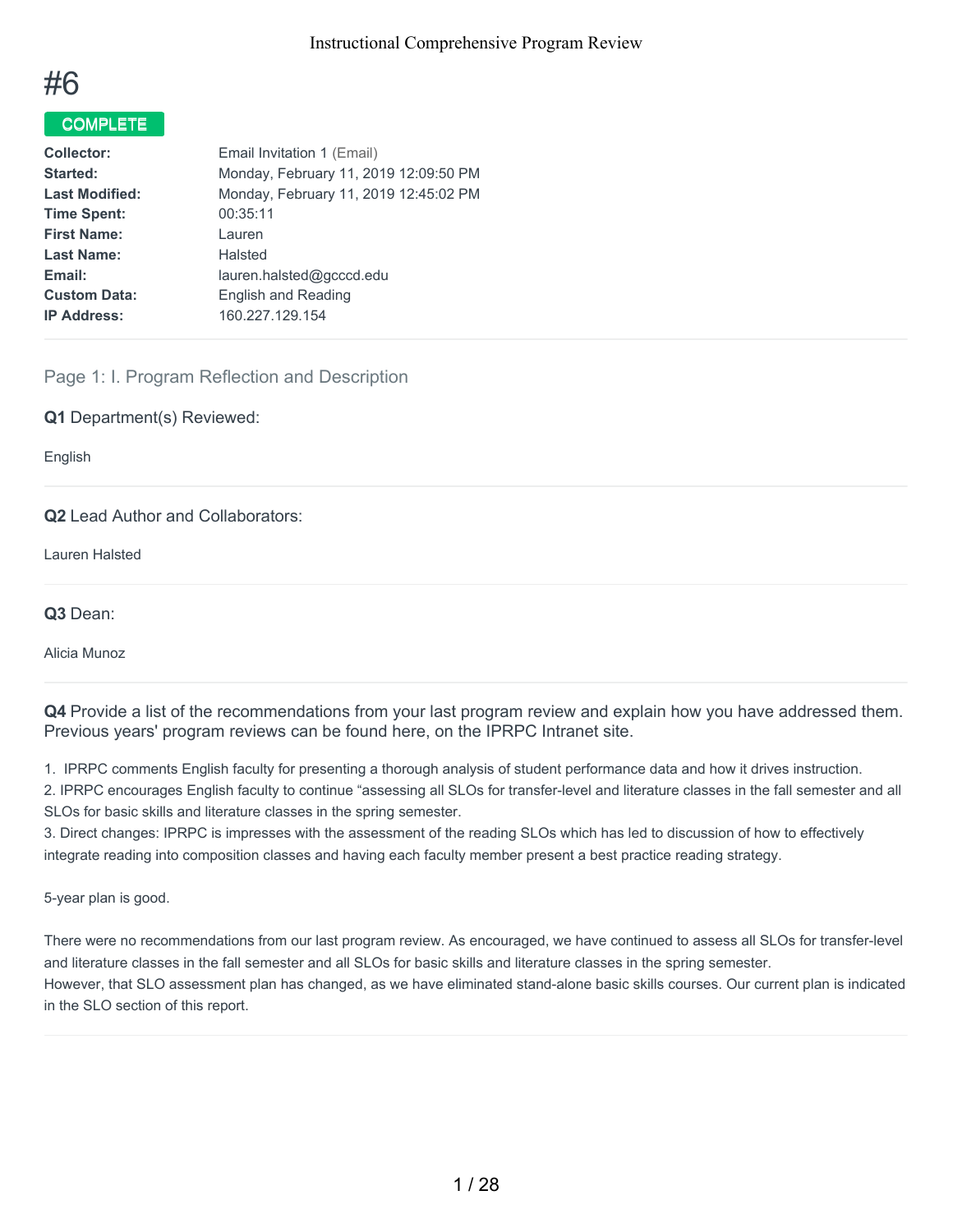**Q5** Provide a list of tenured/tenure track faculty and support staff in the program as of fall 2016.

- Chuck Charter (now retired)
- Carmen Cox
- Lindy Brazil
- Mary Graham (currently reassigned as the campus tutoring coordinator)
- Marvelyn Bucky
- Lauren Halsted
- Kristin McGregor
- Tania Jabour

#### **Q6** Provide your program's mission statement.

Offering both general education composition courses and two transfer degrees, the English Department at Cuyamaca College provides students in the local community an opportunity to develop the skills a wide range of employers seek: strong communication, analytical reading, critical thinking, attention to detail, and the ability to work in diverse teams. The department encourages students to engage deeply with literature and nonfiction texts as well as other forms of cultural production, and to account for how those texts inform our ideologies, norms, and values.

**Q7** Describe how your program supports the mission and goals of the College.

The English department plays an important role in supporting the mission and goals of the college. To address them individually:

1. Acceleration. The English department most directly supports this goal, as it is one of the three basic skills areas. As of fall 2018, English has eliminated required stand-alone basic skills courses and implemented multiple measures placement. Thus, from an English perspective, this college goal has been realized.

2. Guided Student Pathways. English department members serve on two of the four guided pathways pillar workgroups (pillars 3 and 4), and the department plays a role in developing and implementing Guided Student Pathways. This work is still in its early stages; however, the English department is committed to redesigning the college so that more students successfully complete their academic and career goals.

3. Student Validation and Engagement. The English department takes this college goal seriously, and in spring 2018 began its Equity Project, which is intended to help faculty better validate and engage our diverse student populations. This work is still in its pilot phase, but we have been in discussion with other campus leaders (Donna Hajj, Moriah Gonzalez-Meeks, Jesus Miranda) about scaling this work and providing equity-minded professional development for all campus instructional faculty.

4. Organizational Health: Faculty members from the English department serve on many major campus committees and workgroups, including Senate, Accreditation, SLOAC, Resource Council, Curriculum, Institutional Effectiveness Committee, Student Success and Equity, ILAT, Technology, and multiple hiring committees. Also, each semester, the English department organizes the professional development opportunity, Night at the Theater, which encourages students, faculty, and staff to attend a play at the Old Globe Theater.

**Q8** Provide the description of your program as it appears in the current college catalog, available here.

The study on English gives lifelong pleasure to students in exploring and understanding how language works to express human ideas and feelings. English course work also helps people succeed in such diverse fields as teaching, writing, editing, journalism, advertising, public relations, law, film and video work, politics, business, and medicine.

Page 2: II. Program Degrees and Certificates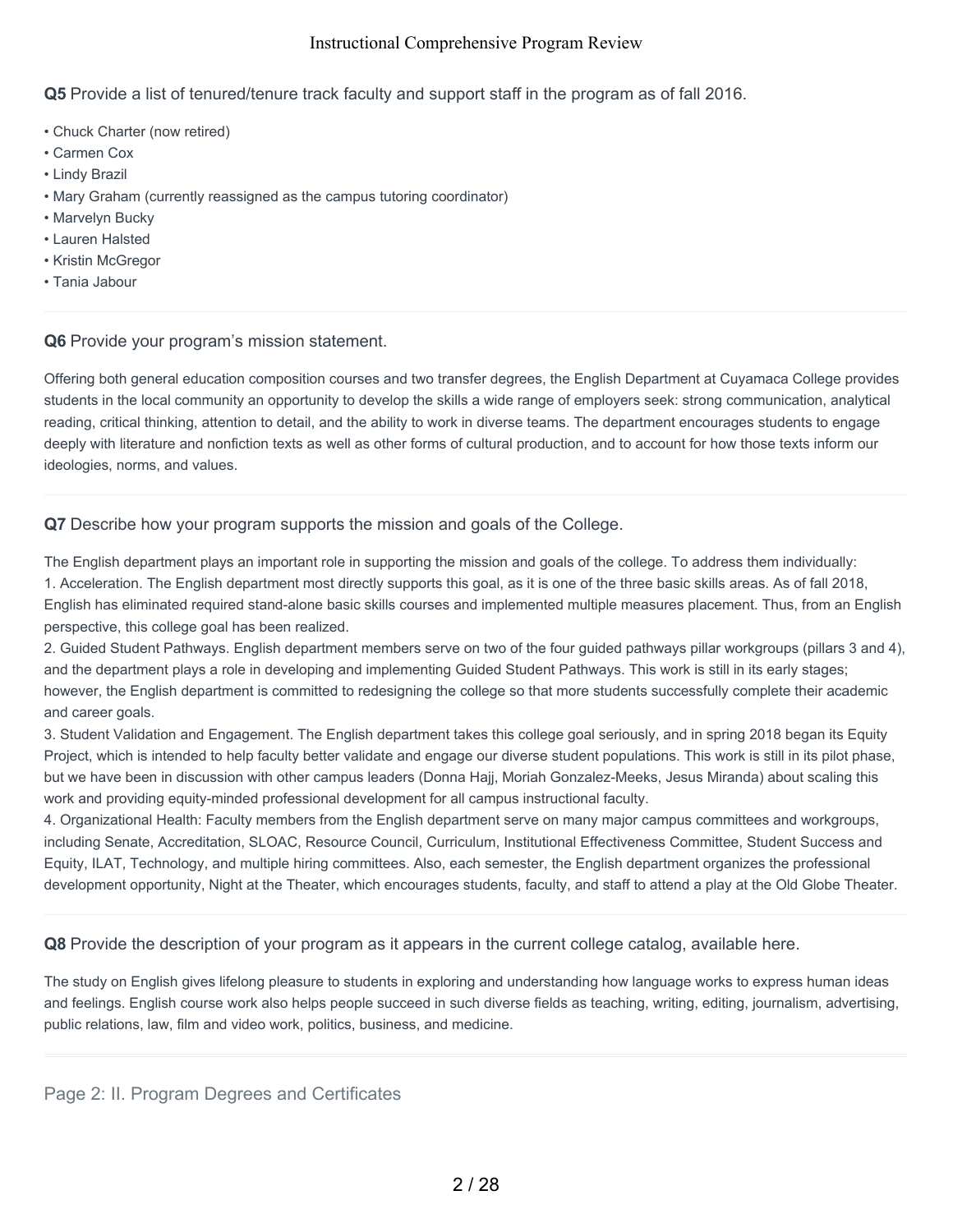# **Q9** Degree/Certificate #1

English for Transfer (AA-T)

A. In the past five years, the college has awarded 36 English for Transfer degrees

B. The degree was reviewed by the department in the Spring 2018 semester, and updated in the Fall 2018 semester (included in the November board packet)

C. In terms of meeting students' needs, the English department offers a schedule with diverse course offerings, from evening and online classes to classes scheduled in the traditional "prime time" blocks. The department closely tracks enrollment patterns and tries to anticipate future scheduling needs. However, the department does not have a mechanism in place by which to formally gather student feedback about the degree. In terms of articulation, the department has not had any issues and the degree meets all articulation requirements.

D. The English department will create a survey, to be implemented in the Fall 2019 semester, which will ask students to provide feedback about the ways in which the program is meeting their needs and suggestions for how the program can improve. E. Yes

# **Q10** Degree/Certificate #2

English Degree

A. In the past five years, the college has awarded 5 English degrees

B. The degree was reviewed by the department in the Spring 2018 semester, and will officially update the degree in the Spring 2019 semester. This degree has not be updated in a number of years but is reviewed periodically.

C. In terms of meeting students' needs, the English department offers a schedule with diverse course offerings, from evening and online classes to classes scheduled in the traditional "prime time" blocks. The department closely tracks enrollment patterns and tries to anticipate future scheduling needs. However, the department does not have a mechanism in place by which to formally gather student feedback about the degree. In terms of articulation, the department has not had any issues and the degree meets all articulation requirements.

D. The English department will create a survey, to be implemented in the Fall 2019 semester, which will ask students to provide feedback about the ways in which the program is meeting their needs and suggestions for how the program can improve. E. Yes

# **Q11** Degree/Certificate #3

English Certificate

A. In the past five years, the college has awarded 2 English certificates

B. The English certificate is awarded to students who complete only the English major requirements. Thus, the above descriptions for the English Degree apply here as well. The degree was reviewed by the department in the Spring 2018 semester, and will officially update the degree in the Spring 2019 semester. This degree has not be updated in a number of years but is reviewed periodically. C. In terms of meeting students' needs, the English department offers a schedule with diverse course offerings, from evening and online classes to classes scheduled in the traditional "prime time" blocks. The department closely tracks enrollment patterns and tries to anticipate future scheduling needs. However, the department does not have a mechanism in place by which to formally gather student feedback about the degree. In terms of articulation, the department has not had any issues and the degree meets all articulation requirements.

D. The English department will create a survey, to be implemented in the Fall 2019 semester, which will ask students to provide feedback about the ways in which the program is meeting their needs and suggestions for how the program can improve. E. Yes

**Q12** Degree/Certificate #4 **Respondent skipped this question**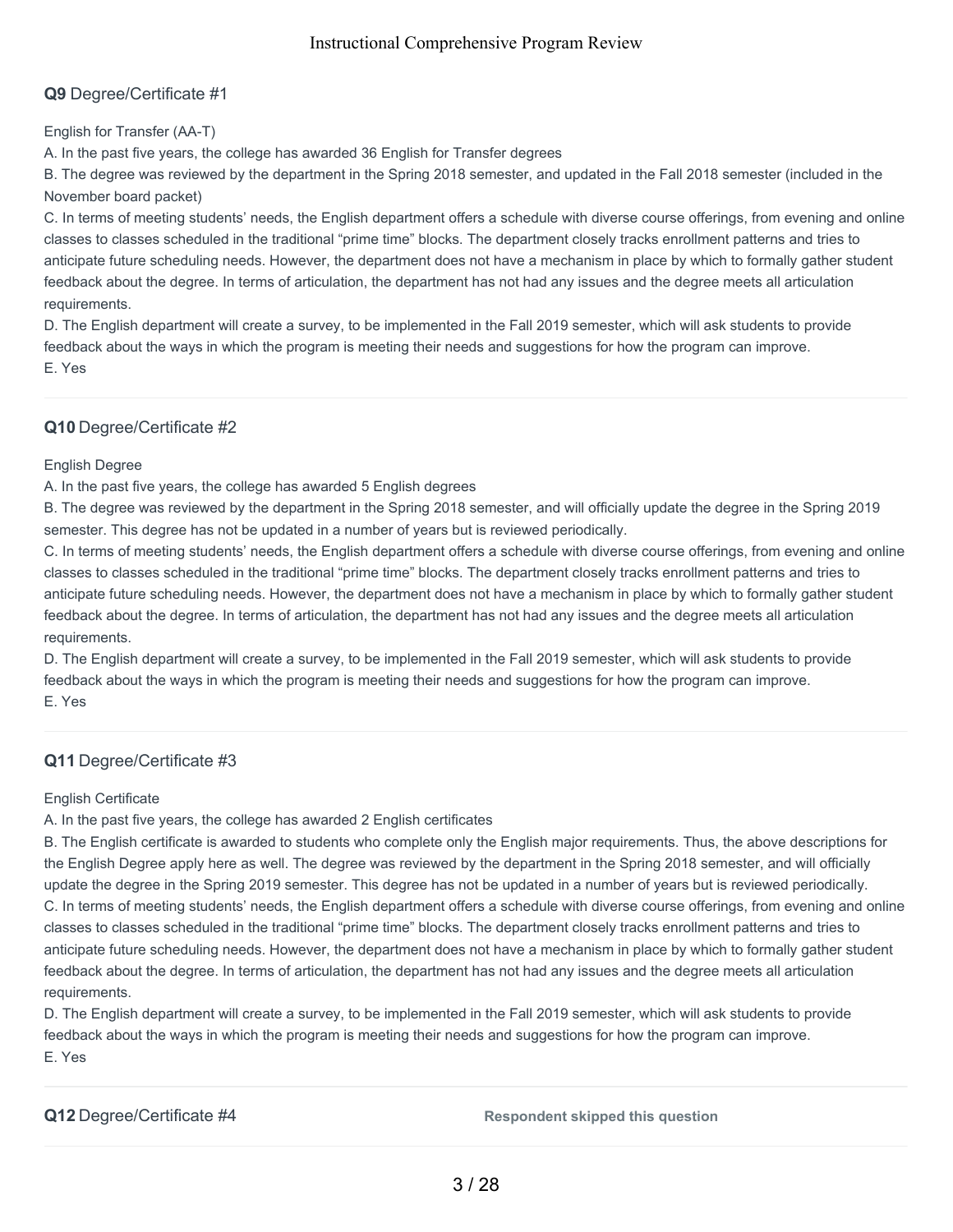**Q13** Please upload the awards data tables for your program. You can print that worksheet from the program review data report to PDF or copy and paste into a Word document the awards data table rows for your program from the college-wide program review data report, accessible here.

#### **Chart-4-English Degrees and Certificates.docx(23.7KB)**

#### Page 3: III. Curriculum Review, Development and Assessment

**Q14** Access the Five Year Curriculum Review Cycle. Have all of your active course outlines been reviewed within the last five years? **Yes**

**Q15** Write a paragraph about any changes planned for the curriculum, both areas of revision and areas of development and growth.

In the past five years, the English department has been many curricular changes, most in regards to the basic skills sequence. We have deleted or deactivated all of our traditional, stand-alone basic skills classes: Engl 90, Engl 90R, Engl 98, Engl 98R, Engl 109, and Engl 110R. We also created two new classes: Engl 099, which is our one-semester class to prepare students for transfer-level English, and Engl 020, which is our corequisite support course that allows direct placement into transfer-level English (Engl 120) for all students. We also created two new literature courses (Engl 236, Chicano/a Literature; Engl 238, Black Literature) which are intended to add more cultural diversity to our literature offerings.

In light of all of the changes to our basic skills sequence, the English department is currently (as of the Fall 2018 semester) carefully reviewing and editing the English 120 outline so that it meets the current needs of our students and the department. In the Spring 2019 semester, the department plans to conduct this more thorough analysis of the course outlines for Engl 020, Engl 99, and possibly Engl 124.

**Yes**

**Yes**

**Q16** Do you have an assessment plan on file with SLOAC? If you have not already done so, you can submit your program's assessment plan to SLO Coordinator, Tania Jabour, at tania.jabour@gcccd.edu.

**Q17** Following that assessment plan, is your program's data up-to-date and complete in Nuventive/TracDat (including methods of assessment, results, dialogue/actions and follow-up)? If you are not sure, please contact Institutional Effectiveness Specialist, Erich Kevari, at erich.kevari@gcccd.edu to submit your assessment data.

4 / 28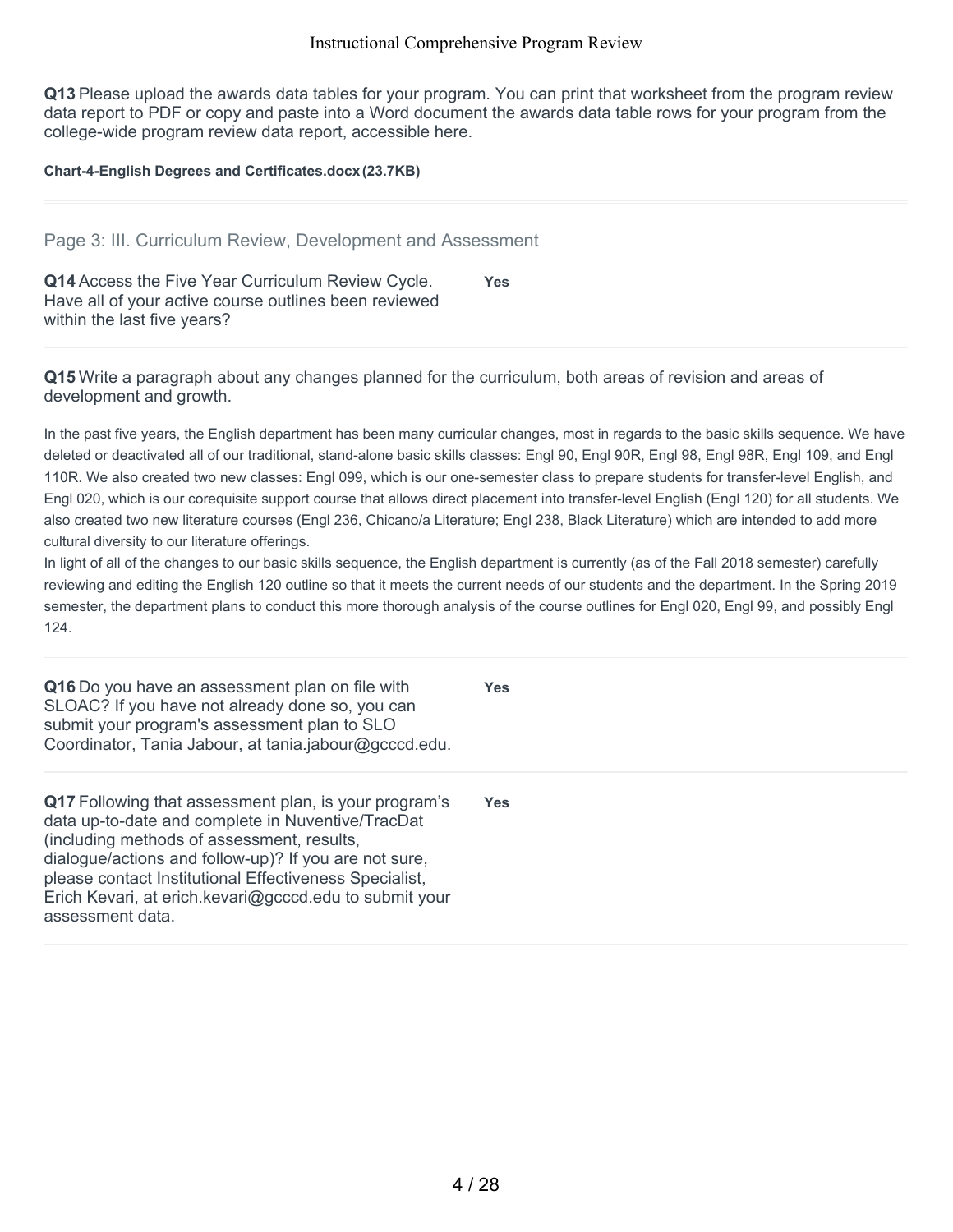**Q18** What student learning-related successes and challenges have SLO results revealed for your department?Note: If SLO data are not offering useful feedback regarding student learning, and are not currently informing program improvements, please instead discuss the specific steps you plan to take to make learning outcomes and assessments more meaningful.

In Fall 2017, the English department piloted a common final exam across all sections of ENGL 120 in order to holistically assess student learning and to better align faculty expectations for outcomes in this course. At the end of the Fall 2017 semester, all ENGL 120 instructors participated in a day-long group grading activity to score the finals, assess SLOs, and offer feedback on the exams. In early Spring semester 2018, the department met during professional development week to discuss our findings from the pilot: we determined that the common exam revealed that expectations/norms for summary, argument, evidence and analysis (the skills we assessed) vary greatly from instructor to instructor. We identified the need to align on our expectations for student work in those areas to better conform to transfer-level academic conventions for student reading and writing. The department also identified that this first version of the common final was probably too simple, and should be revised for clarity and complexity. Over the course of several meetings during the semester, members of the department then revised the prompt of the common final to more closely align with those skills. The department used the revised common final to assess ENGL 120 SLOs in Spring 2018 and in Fall 2018. The department also expanded this work and began using a common final exam to assess the SLOs of English 99. In the Fall 2018 semester, the department used "lessons learned" from the common final scoring and SLO assessment to inform professional development activities during the semester in order to support further alignment on instructor expectations for student work and teaching methods.

**Q19** Do you have a PLO assessment plan on file with SLOAC? If you have not already done so, you can submit your program's assessment plan to SLO Coordinator, Tania Jabour, at tania.jabour@gcccd.edu. **Yes**

**Q20** Please provide an analysis of your program learning outcomes (PLO) findings and what changes, if any were made as a result.

At this time, the department has assessed its PLOs in the sense that the SLOs map to the PLOs and all of the program's SLOs have been assessed. However, the department plans on more directly evaluating its PLOs at the beginning of the Fall 2019 semester through a student survey. The department would like to directly assess its PLOs so that we can use the data to make program-wide changes in a cycle of continuous quality improvement, especially as we work to grow our English major.

| <b>Q21</b> Is this a CTE Program?                                                                                                                               | <b>No</b>                               |
|-----------------------------------------------------------------------------------------------------------------------------------------------------------------|-----------------------------------------|
| Page 4: CTE Programs Only                                                                                                                                       |                                         |
| Q22 If a CTE program, provide a list of the committee<br>members of your Advisory Committee, the chair's name,<br>and the meeting schedule (e.g., twice yearly) | <b>Respondent skipped this question</b> |
| <b>Q23</b> Summarize the recommendations from the<br>Committee.                                                                                                 | Respondent skipped this question        |
| Q24 Describe changes that have been made to the<br>program as a result of the committee's<br>recommendations                                                    | Respondent skipped this question        |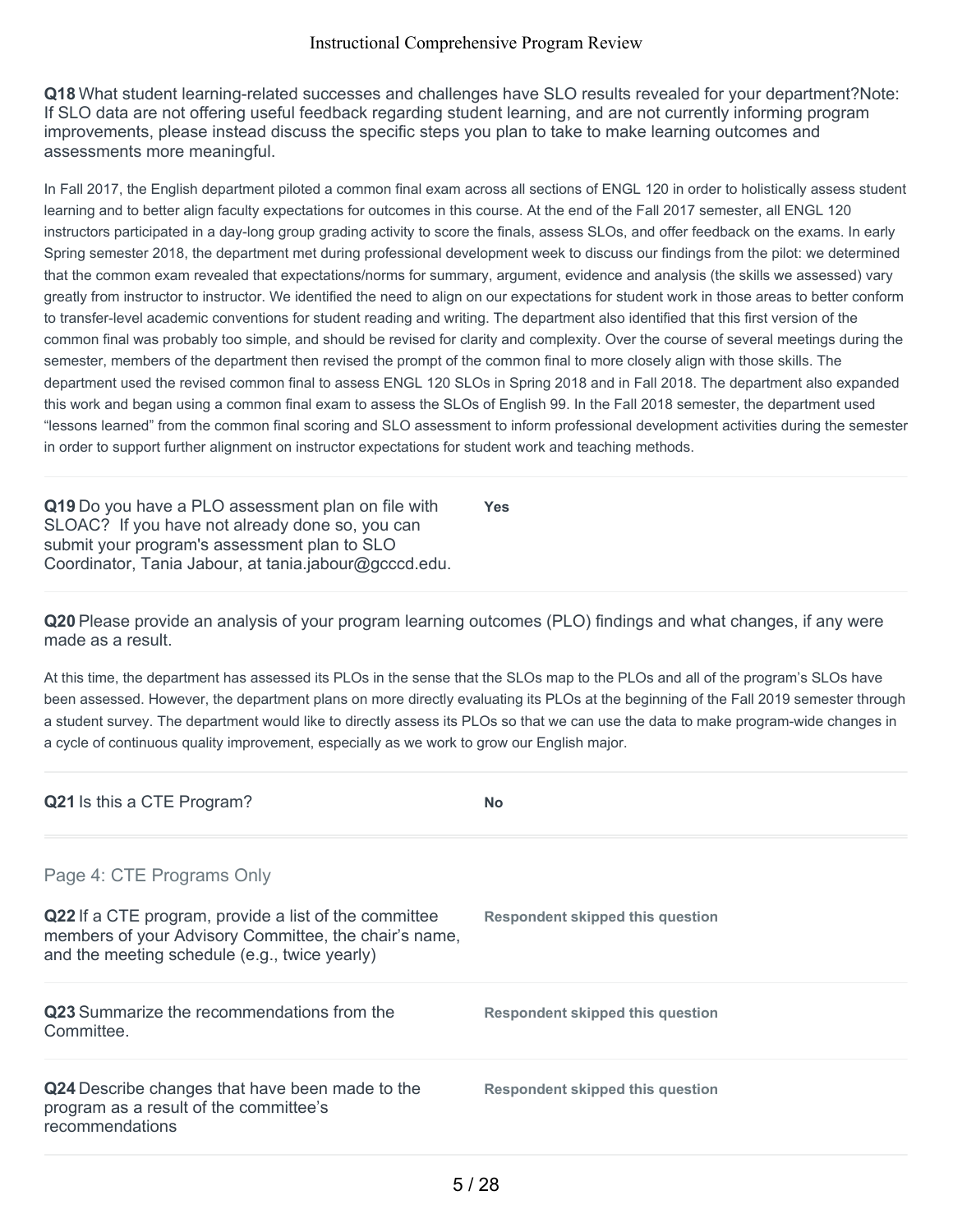**Q25** If a CTE program, please discuss your labor market information. You can access labor market information on the CTE Launchboard, CTE Program Reports that have been prepared for the Governing Board, or by contacting the IESE Office at brianna.hays@gcccd.edu.

**Respondent skipped this question**

#### Page 5: IV. Program Data Analysis

**Q26** How has the program's student population changed over the past 5 years (e.g., student demographics, enrollment, etc.)? Note that you can access your program's data report and the college-wide data report here.

The English department's student population has remained fairly consistent over the past five years; however, some changes are notable. In terms of ethnicity, the program's student population has remained consistent, with about 6% of students identifying as African-American, 39% White, 43% Hispanic, and 7% Multiple Races. The gender of our students has also remained consistent, with about 46% of students identifying as male, and 54% as female. In the past year, the age of our students has decreased slightly; in 2013 49% of our students were less than 20-years-old whereas in 2017, that number increased to 52%.

The English department has seen a decline in enrollment over the past five years, most likely due to general enrollment decline as well as our efforts to eliminate required stand-alone basic skills classes. In the Fall 2013, the total enrollment in English classes was 2,145 students, but that number dropped to 1,664 student in Fall 2017. We have seen an increase in the percentage of full-time students (22% in Fall 2013 to 30% in Fall 2017) and a subsequent drop in the percentage of part-time students (78% in Fall 2013 to 70% in Fall 2017). We have also seen a shift over time in our students' educational goals, with a sharp increase in student whose ed. goal is to transfer with a degree (57% in 2013 to 66% in 2017). Unfortunately, they are not choosing English for their degrees.

One point of celebration is a change in our course enrollment pattern, due to our efforts with basic skills and placement reform. English has seen a substantial decrease in enrollment in basic skills courses (Engl 90, 90R, 98, 98R, 109, and 110R) and a substantial increase in enrollment in accelerated and transfer-level composition courses. For example, enrollment in Engl 98 (two levels below freshman composition) decrease from 350 students in Fall 2013 to 30 students in Fall 2017. Enrollment in English 99 (accelerated prep for freshman composition) has increased from 108 students in Fall 2013 to 308 students in Fall 2017. Enrollment in freshman composition has significantly increased from 502 students in Fall 2013 to 682 students in Fall 2017. All of these changes have occurred during a period in which overall enrollments have decreased, from 2,145 students in Fall 2013 to 1,664 students in Fall 2017.

**Q27** How does the program's student population differ from the College's overall student population, if at all? Note that you can access your program's data report and the college-wide data report here.

Students in English classes are slightly different, when looking at demographics, than College's overall student population. Most of the differences make sense, considering that many students who take English intend to transfer as English 120 is a transfer requirement. The gender of students in English mirrors the College's overall student population, as does the percentage of African American students. The English department has a significantly higher percentage of Latinx students (44% compared to 33%), and fewer student who identify as White (40% versus 45%). Students in English are also significantly younger than the College's overall student population, with student under 20 years-old comprising 50% of the program compared to 24% of the total College. In terms of intent, 66% of student in English indicate they want to transfer with a degree, compared to 50% of the College's overall student population. Finally, there are more full-time student in English than in the overall College, 30% versus 25%. Again, these differences make sense, considering that English 120 and sometimes English 124 are degree and transfer requirements.

**Q28** What are the implications for ensuring the program is addressing the needs of its student population?

The implications for ensuring that the English program is addressing the needs of its student population are that the program must be cognizant of the student population described above—students who are younger, transfer-bound, and dominantly Latinx. The professional development in which the English program is involved, focuses on the specific student population of the program.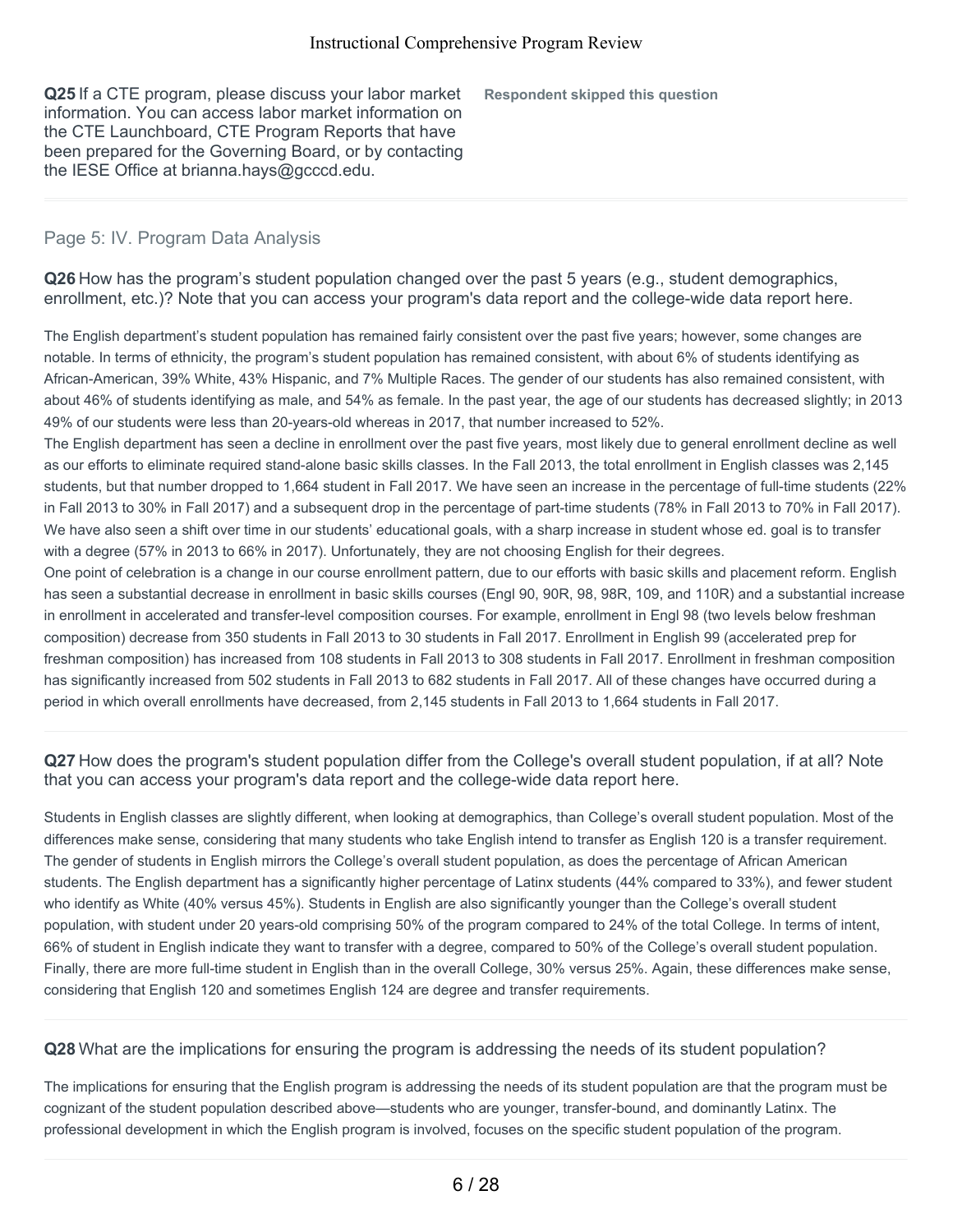**Q29** If you would like to attach any charts or additional documentation (aside from the program review report prepared by the IESE Office), please upload it using the button below.

#### **Chart-2-Student Characteristics.docx (66.6KB)**

#### **Q30** How has the program's success rate across all courses changed over the past 5 years?

The overall success and retention rates in all English courses have slightly declined over the past 5 years: the retention rate has dropped slightly from 90% in Fall 2013 to 86% in Fall 2017; additionally, the success rate has dropped slightly from 76% in Fall 2013 to 73% in Fall 2017.

**Q31** The College has set a 2024 goal of reaching a 77% course success rate (students passing with a grade of A, B, C, or P out of those enrolled at census) for the College as a whole. Consider how your will program help the College reach its long-term goal of increasing the course success rate to 77%. Your program may have a program-specific goal for program-wide success rate that differs from the college goal, based on historical or contextual data/information. This is intended to provide a goal for improvement only; programs will not be penalized for not meeting the goal. What is your program's one-year (2019/20) goal for success rate across all courses in the program?

The English department is declining to set a long-term course success rate at this time. As described in this report, the English department has undergone monumental change over the past few years, and has eliminated its 3-level remedial sequence with separate courses in reading and composition (6 courses total), and is now directly placing all students into transfer-level English (with and without support). As such, we actually expect our course success rate to drop slightly. We do not want to communicate a desired course success rate to our faculty because we do not want teachers to feel pressured to pass students who may not meet the student learning outcomes by the end of the semester.

#### **Q32** Which specific groups (by gender and ethnicity) have success rates lower than that of the program overall?

In terms of gender, female students outperform male students in English classes in course success outcomes (76% versus 70%). However, retention rates are comparable between females and males (86% versus 87%).

In terms of ethnicity, the equity gaps have decreased during the past five years, and currently the difference in course success rates between White, Hispanic, and African American students are within 5 percentage points of each other. In the Fall of 2017, the overall course success rates in English disaggregated by ethnicity were as follows: 71% of African American students successfully completed English courses; 70% of Hispanic students successfully completed English courses; 75% of White students successfully completed English courses. Retention rates are similarly comparable. White and Hispanic students had virtually identical retention rates (92% for both groups in Fall 2013 and 86/87% in Fall 2017). The retention rates for African American students were slightly lower, at 78% in Fall 2013 and 79% in Fall 2017.

# **Q33** What program (or institutional) factors may be contributing to these lower rates of success for these groups of students?

We suspect that initial placement was a dramatic contributor to equity gaps, especially for African American students. For students who began in Fall 2016, 42% of African American students completed of transfer-level English in one year, as compared to 53% for Latinx students and 67% for White students. African American student were disproportionately placed into basic skills, which certainly affects the ability of students to complete transfer-level English. Also, we suspect that implicit/unconscious bias among faculty members also contributed to the equity gaps noted above.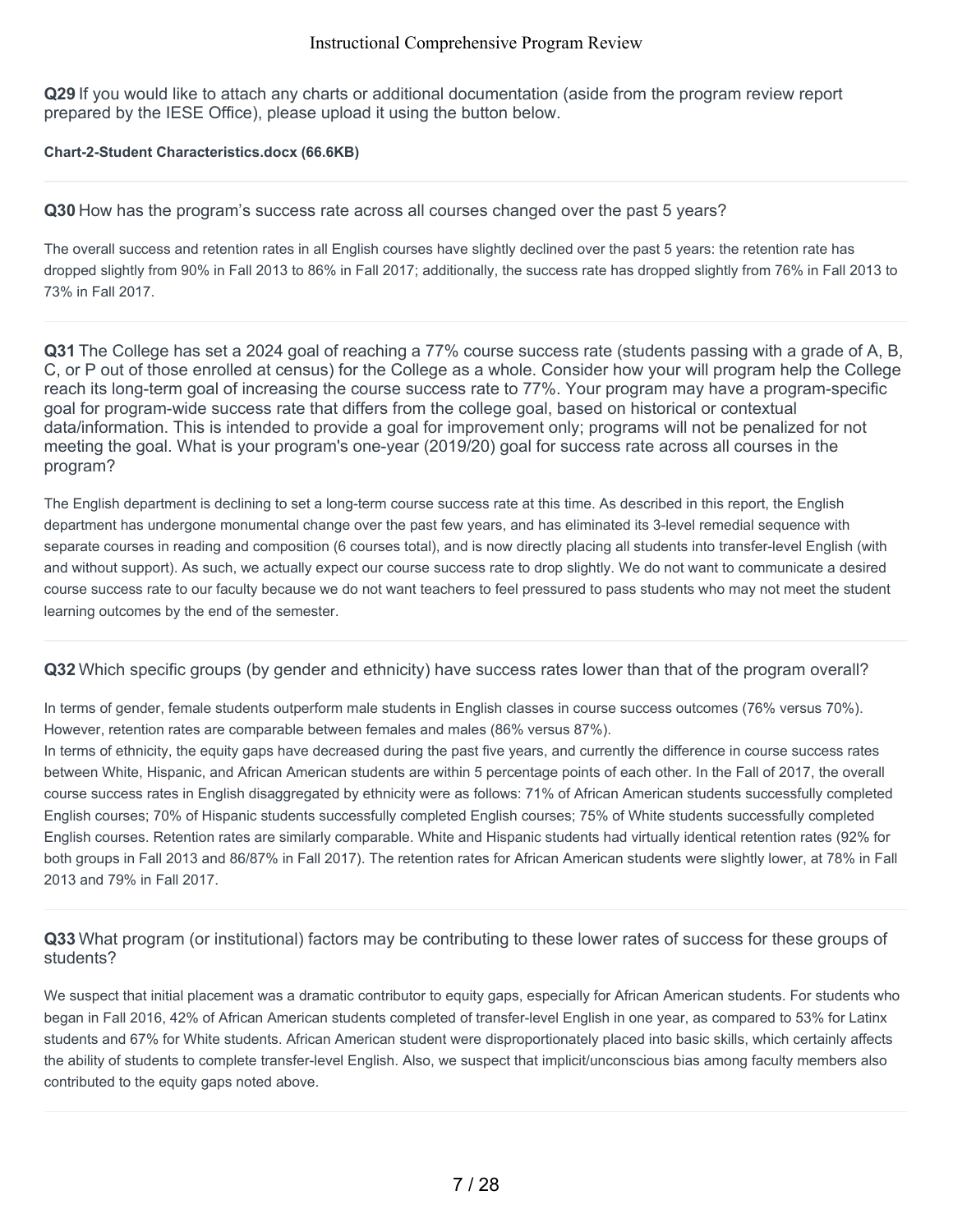**Q34** What specific steps will the program take to address these equity gaps in the 2019/20 academic year?

In the 2019/2020 academic year, the English department will continue with the specific steps it has already begun. In terms of structural change, the English department has eliminated remedial courses, completely transforming its composition course sequence. We have also changed placement, ending our reliance on the standardize placement test Accuplacer and now using high school GPA as our placement metric. Both of those changes revolutionized the English department and are leading to significant gains for all students groups. The one-year completion of transfer-level English has increased tenfold for African American students between 2011 and 2016, and threefold for Latinx and White students. The department will continue to assess and monitor these structural changes. In terms of cultural change, the English department will continue with its professional development program, the Equity Project, which begins with instructors analyzing their personalized, disaggregated classroom data and culminates with faculty members using equity-minded principles to create new curriculum or develop new teaching practices. In the 2019/202 academic year, the English department will continue with its Equity Project if it can secure funding to do so.

**Q35** How do these activities inform the long-term program goals that you are setting in this comprehensive program review?

These activities were created to address the long-terms program goals discussed in this comprehensive program review.

**Q36** If you would like to attach any charts or additional documentation (aside from the program review report prepared by the IESE Office), please upload it using the button below.

#### **Chart-5-Success Rates.docx (96.4KB)**

**Q37** Does your program offer any courses via distance education (online)? **Yes**

Page 6: Distance Education Course Success

**Q38** Are there differences in success rates for distance education (online) versus in-person sections? **Yes**

**Q39** If there are differences in success rates for distance education (online) versus in-person classes, what will the program do to address these disparities?

For English courses, there are differences in success and retention rates for online versus in-person classes. In terms of retention rates, in Fall 2017, 89% of students were retained in on-campus classes versus 76% in online classes. In terms of success rates, in Fall 2017, 75% of students were successful in on-campus classes versus 64% in online classes.

The English department is addressing these disparities in a number of ways. The department chair is using the faculty evaluation process to identify instructors who could benefit from additional training in online teaching pedagogy and is requiring they complete the training or work with campus experts before they are given another online teaching assignment. The department is working with the distance education coordinator to make sure that faculty have completed the required training and preparation before they are given online teaching assignments. Finally, the department is using grant funding to develop a container "shell" for each course in the composition sequence, which faculty can copy into their own course containers and add their specific curriculum. These "shell" containers ensure that all online English classes taught meet a minimum standard in terms of course structure.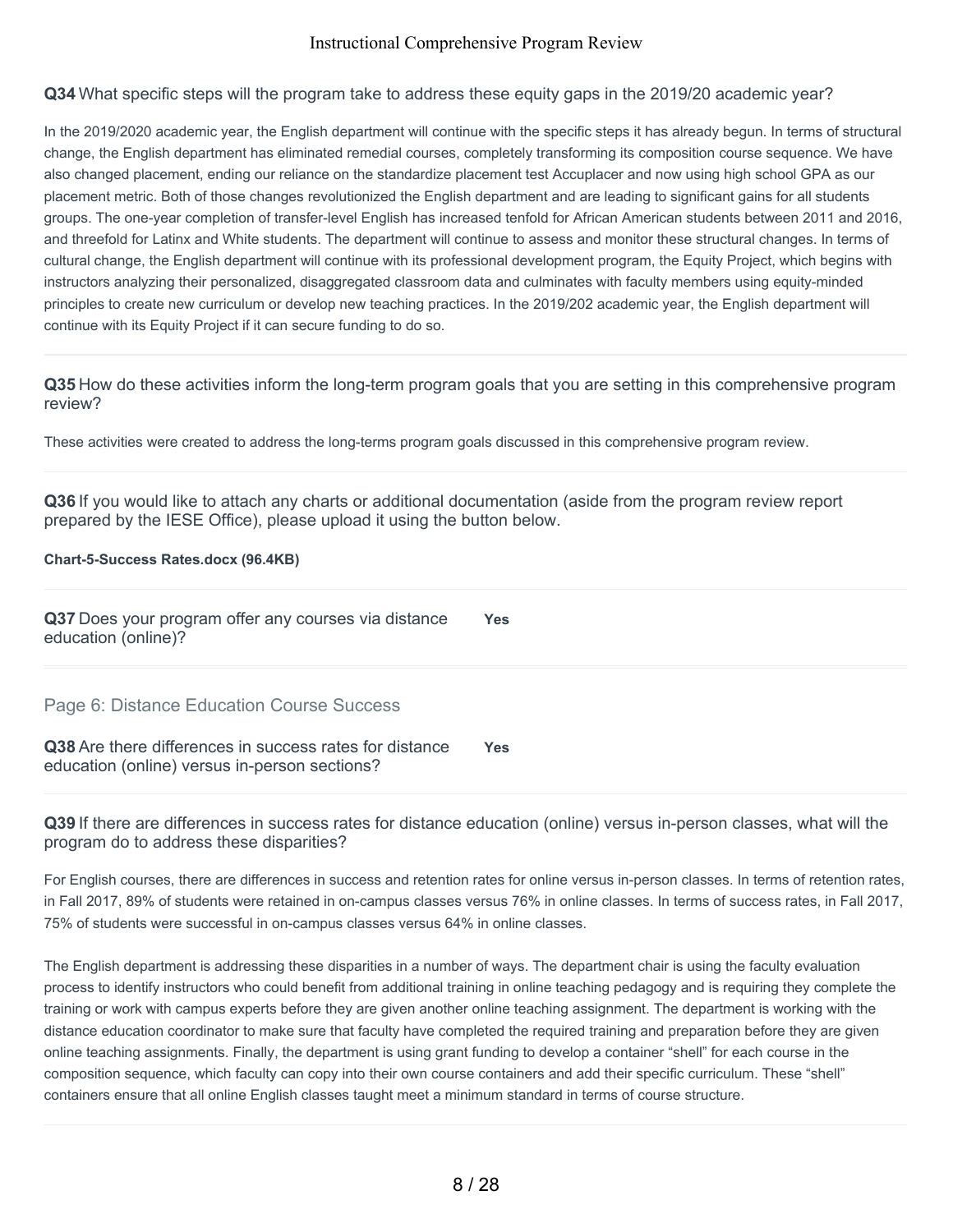# Page 7: Strengths, Challenges & External Influences

# **Q40** Please describe your program's strengths.

#### Innovation

Beginning in 2011, the English department began a journey which has led to a radical transformation of the department. Once the department began reviewing its data, we began to understand the scope of the problem with traditional remediation. The throughput rates for students who began in our remedial sequence were low. For students who began three levels below freshman composition, only about 10% of them even completed transfer-level English. Once we understood the magnitude of the problem we had unintentionally created, we began making changes. In the Fall of 2012, we piloted our first accelerated basic skills class, which combined the one- and two-levels below freshman composition courses into one 5-unit class. Our next steps were to create, pilot, and scale our corequisite class, which has allowed us to eliminate stand-alone basic skills altogether. Our final step was to change our placement process so that instead of relying on the flawed standardized test Accuplacer, we now use high school GPA as our placement metric. In other words, we have transformed from a three-tiered, separate reading and writing course sequence to a corequisite-supported freshman composition model.

These programmatic changes led to a dramatically different student demographic in our transfer-level composition courses. In order to better serve our students, the department began another innovative program, our Equity Project. These professional development efforts began with instructors analyzing their personalized, disaggregated classroom data and will culminate with faculty members using equity-minded principles to create new curriculum and/or develop new teaching practices. At our meetings, which we paid part-timers to attend with grant funding, we brought in expert guest speakers to discuss equity issues, we discussed how to apply an equity lens to the teaching of English, and we developed new curriculum and teaching practices so that we can better serve the needs of our diverse students. A true culture change is happening in the department as faculty embrace equity-minded teaching and learning.

These actions show how the department is innovative.

#### **Q41** Please describe your program's challenges.

#### Innovation

The counterpoint to innovation being a strength is that it is also a challenge. Innovation requires change, and change is difficult. Because of our efforts with acceleration, faculty have had to adapt new teaching methods, which is not always an easy or smooth process. Also, there has been a change in skill level of our students in our composition courses. Previously, the vast majority (around 90%) of students were placed into basic skills courses. Now, they are placed directly into transfer-level English, with or without support. The skill set of students has not really changed, and we are now doing in one class what we used to do in four classes. This is a challenge, as faculty need to adjust not only their curriculum and teaching practices, but also their own mindsets about student capacity.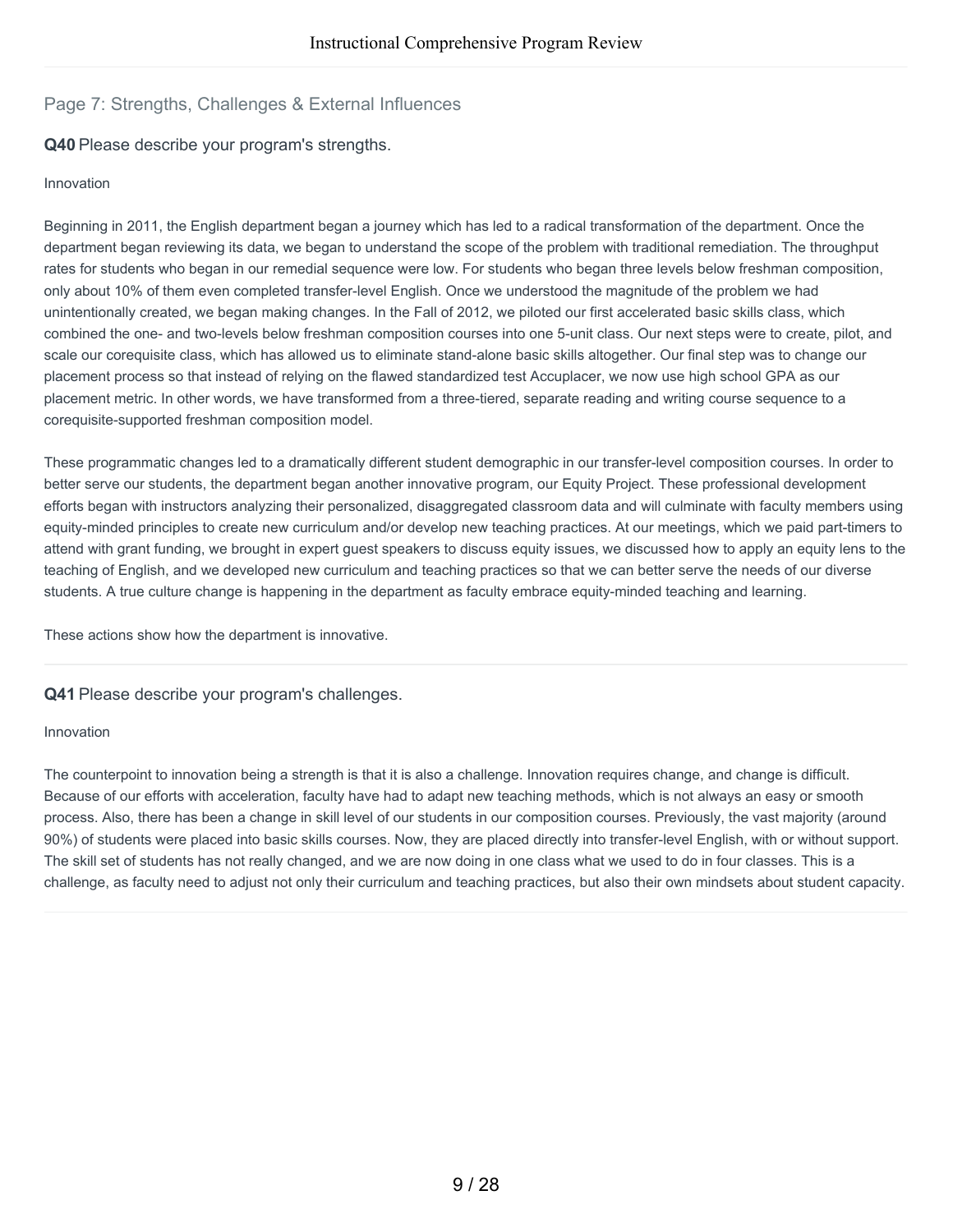**Q42** Please describe external influences that affect your program (both positively and negatively).

The most significant external influence at this point in time for the English department is the forthcoming end of our grant which has funded all of our professional development efforts, the Basic Skills Student Outcomes Transformations (BSSOT) grant. All of the work described above has been supported with funding from the BSSOT grant, which ends at the end of the 2018/2019 academic year. Thus far, the department has been unable to secure funding to continue its efforts.

At the college, a large number of full-time English faculty receive significant amounts of reassign time to serve in leadership roles (for example, the accreditation faculty lead, the SLO coordinator, and the campus tutoring coordinator). This, of course, impacts the ability of full-time faculty to teach English classes and work on English department projects.

At the state level, the new law AB 705 has significant impacts for English. However, as of Fall 2018, the English department was completely compliant with AB 705. Also, the Guided Pathways initiative has implications for English. We have completed our degree maps, and as part of that process reexamined our degree requirements and modified them. We are also embracing some of the philosophical components of the guided pathways movement, and we are incorporating career readiness into our course outlines and curriculum.

| Page 8: V. Previous Goals: Update (If Applicable)                                |                                                    |
|----------------------------------------------------------------------------------|----------------------------------------------------|
| Q43 Would you like to provide an update for your<br>previous Goal(s)?            | <b>Yes</b>                                         |
| Page 9: Previous Goal 1<br>Q44 Previous Goal 1:                                  |                                                    |
| Review and change placement practices to include multiple measures of assessment |                                                    |
|                                                                                  |                                                    |
| Q45 Link to College Strategic Goal(s):                                           | <b>Basic Skills</b><br>y                           |
|                                                                                  | <b>Acceleration</b>                                |
|                                                                                  | <b>Guided Student</b><br>٠<br><b>Pathways</b>      |
|                                                                                  | <b>Student Validation and</b><br><b>Engagement</b> |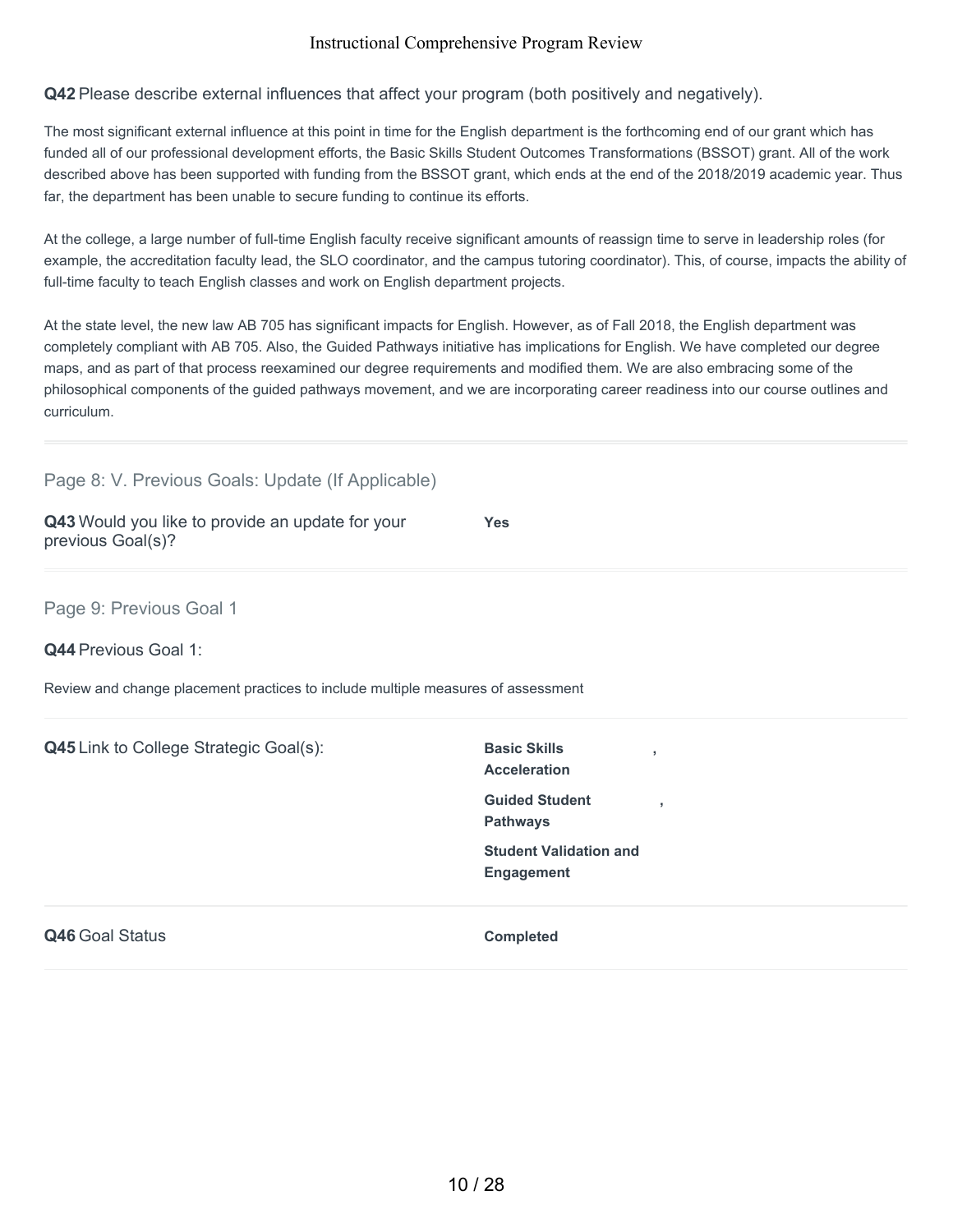# **Q47** How was the goal evaluated? If the goal is "in progress," how will it be evaluated?

This goal was completed, as evidenced by a review of the current assessment practices in the district. The English department worked with their colleagues in the Grossmont College English department, and both departments agreed to adopt the Multiple Measures Assessment Project (MMAP) recommendations for placement. As of fall 2018, the district was using Accuplacer to collect the high school GPA information; however, due to recent changes in the legislation (AB 705) and at the state chancellor's office, colleges will no longer be able to use any standardized test (Accuplacer or any other) to place students. Thus, we are currently (in the fall of 2018) working with the district to change placement tools. The district office is in the final stages of implementing a new placement questionnaire through WebAdvisor, which will be in place for Fall 19 registration.

| Q48 Please provide the rationale for this goal:                                     | <b>Respondent skipped this question</b>                                                     |
|-------------------------------------------------------------------------------------|---------------------------------------------------------------------------------------------|
| Q49 Please provide the goal action steps for the year<br>(previously "Activities"): | <b>Respondent skipped this question</b>                                                     |
| Q50 Do you have another goal to update?                                             | <b>Yes</b>                                                                                  |
| Page 10: Previous Goal 2                                                            |                                                                                             |
| <b>Q51 Previous Goal 2:</b>                                                         |                                                                                             |
| Promote ties between the English Department and the larger community                |                                                                                             |
| <b>Q52</b> Link to College Strategic Goal(s):                                       | <b>Student Validation and</b><br><b>Engagement</b>                                          |
|                                                                                     | <b>Organizational Health</b>                                                                |
| Q53 Goal Status                                                                     | In Progress - will carry this goal forward into this year's<br>comprehensive program review |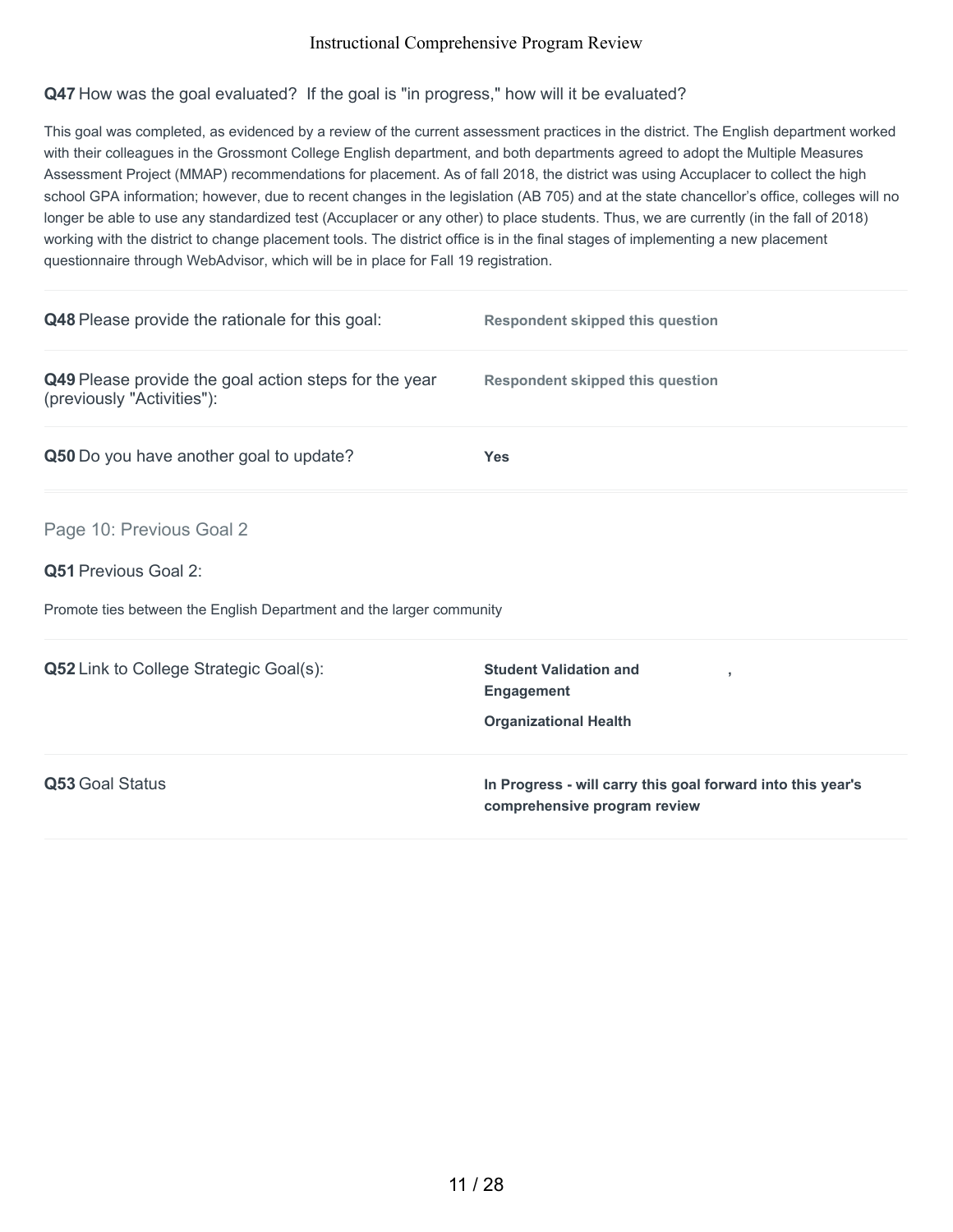# **Q54** How was the goal evaluated? If the goal is "in progress," how will it be evaluated?

Night at the Theater: While this is an ongoing goal of the department, each event can be evaluated by looking at the participation rate. In the fall of 2018, the Night at the Theater event featured Shakespeare's Much Ado About Nothing at the Old Globe Theater. This event was determined to be successful, as evidenced by the fact that all of the tickets sold out and 65 students and faculty attended the event.

English 120/Humanities 115: Arts and Culture in San Diego Learning Community. Based on the results of the fall 2018 Learning Community Student Survey created and administered by the Institutional Effectiveness, Success, and Equity (IESE) division, questions relating directly to English 120 reveal that 90% of the students said the English 120 course materials are relevant in their lives, 100% of the students were satisfied and very satisfied with the class, 95% of the students would recommend the English 120 course to other students. Questions relating directly to Humanities 115: Arts and Culture in San Diego reveal that ALL students surveyed indicated their experiences in the humanities class, specifically field trips, were helpful in building a sense of engagement in the San Diego Community and within the class itself, ALL students indicated they would be likely or very likely to recommend the course to another student, and 85% said they would be likely or very likely to enroll in another humanities course. ALL students surveyed indicated the humanities course improved their college experience.

# **Q55** Please provide the rationale for this goal:

Night at the Theater: Promoting literary events in San Diego continues to be a goal of the English department. Currently, there are few events sponsored by the college that promote the arts in San Diego. This event helps expand the students' and staff members' experience beyond the classroom as they engage in the arts off campus and recognize the vibrant and thriving arts and culture in San Diego.

English 120/Humanities 115: Arts and Culture in San Diego Learning Community. This activity ties directly to the English Department's intention to promote cultural events in San Diego. Currently, there are few events sponsored by the college that promote the arts in San Diego. This class helps expand the students' experience beyond the classroom as they engage in the arts off campus and recognize the vibrant and thriving arts and culture in San Diego.

# **Q56** Please provide the goal action steps for the year (previously "Activities"):

Night at the Theater: This event allows students and faculty to purchase discounted theater tickets through the Cashier's Office. Each semester they are given access to one play at the Old Globe Theater or another theater in San Diego. Faculty are given professional development credit for participating. This event sells out quickly and is the first time many of our students attend a play.

English 120/Humanities 115: Arts and Culture in San Diego Learning Community. The instructor, Lindy Brazil, will arrange field trips to a variety of arts and cultural destinations in San Diego: Chicano Park, Balboa Park, Old Town, Central Library, UCSD, and the Heritage of the Americas Museum. Busses are arranged through the Student Affairs office. Speakers are also invited to visit the classroom. In addition, a Student Reader with published articles about these and other culturally significant people, places, and events will be duplicated for students, thereby providing this enriching learning experience at no-cost. With discounted prices, two other culturally activities are schedule: the Night at the Theater, which is described above, and Evening at the Symphony. Scholarships are available for students who cannot afford the cost of the tickets. Also, students will be recruited through the Pathway Academy, which has worked successfully in the past. With the positive student feedback stated above, final action steps will be: Make it a priority to market the program to students, faculty, and counselors; Make it a priority to offer the learning community at a time that works successfully with students' schedules; Make it a priority to NOT cancel the learning community.

| Q57 Do you have another goal to update? | Yes |
|-----------------------------------------|-----|
|-----------------------------------------|-----|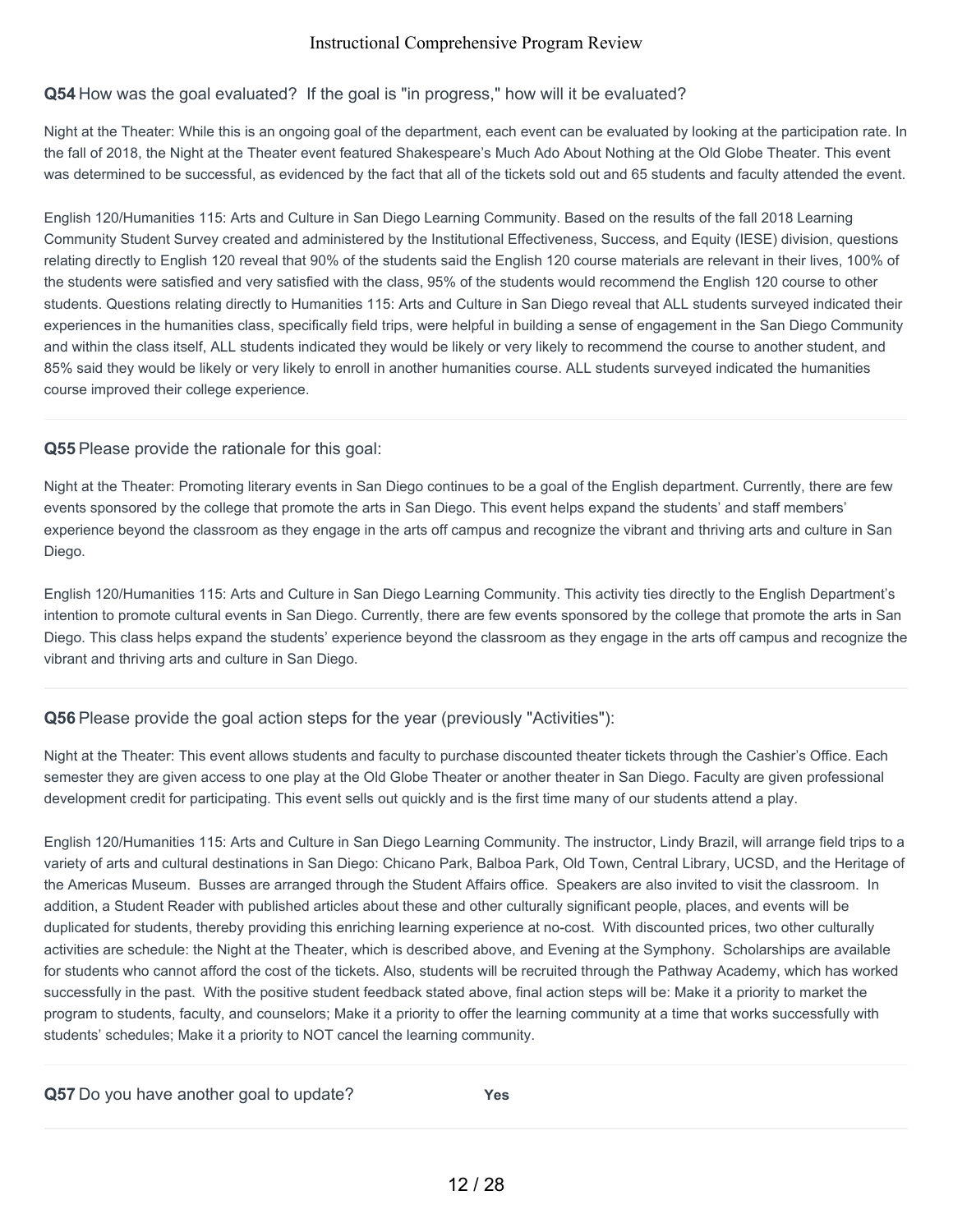# Page 11: Previous Goal 3

### **Q58** Previous Goal 3:

Recruit, hire and retain diverse part-time faculty members

| <b>Q59</b> Link to College Strategic Goal(s) | <b>Basic Skills</b><br><b>Acceleration</b>                  |
|----------------------------------------------|-------------------------------------------------------------|
|                                              | <b>Guided Student</b><br><b>Pathways</b>                    |
|                                              | <b>Student Validation and</b><br><b>Engagement</b>          |
|                                              | <b>Organizational Health</b>                                |
| Q60 Goal Status                              | In Progress - will carry this goal forward into this year's |

**comprehensive program review**

#### **Q61** How was the goal evaluated? If the goal is "in progress," how will it be evaluated?

This goal will be evaluated by analyzing the demographic data of the faculty in the department. The English department has made some initial progress towards this goal. The English department chair has been able to recruit and recommend for hire diverse part-time faculty. Specifically, between fall 2017 and fall 2018, five Latina, one Latino, and one Native American part-time faculty were hired to teach in the English department. Also, in the fall of 2018, the college hired a Latina full-time faculty member in the English department. The department is making strides towards greater equity in terms of faculty ethnicity; however, the department still struggles with recruiting and retaining male faculty members. The recruitment, hiring, and mentoring of part-time faculty is an ongoing issue, as the turn-over rate of part-time faculty can be high. Looking forward, we need to hire more male faculty, especially men of color. The English department will continue to review the demographic information of our faculty members and work to better represent the diversity of our students among our faculty ranks.

#### **Q62** Please provide the rationale for this goal:

Our college demographic data show that our faculty does not represent the diversity of our student population. This fact was also highlighted by ACCJC during our most recent evaluation. The English department consists of primarily white, female faculty members. Historically, it has been a challenge to hire diverse faculty; however, there are mechanisms in place, such as the SDICCCA internship program, to train and recruit new faculty of diverse backgrounds. We would like to take advantage of these resources so that our students are encouraged to see themselves in their teachers, thus helping students feel welcome and better connected with their teachers and to the college.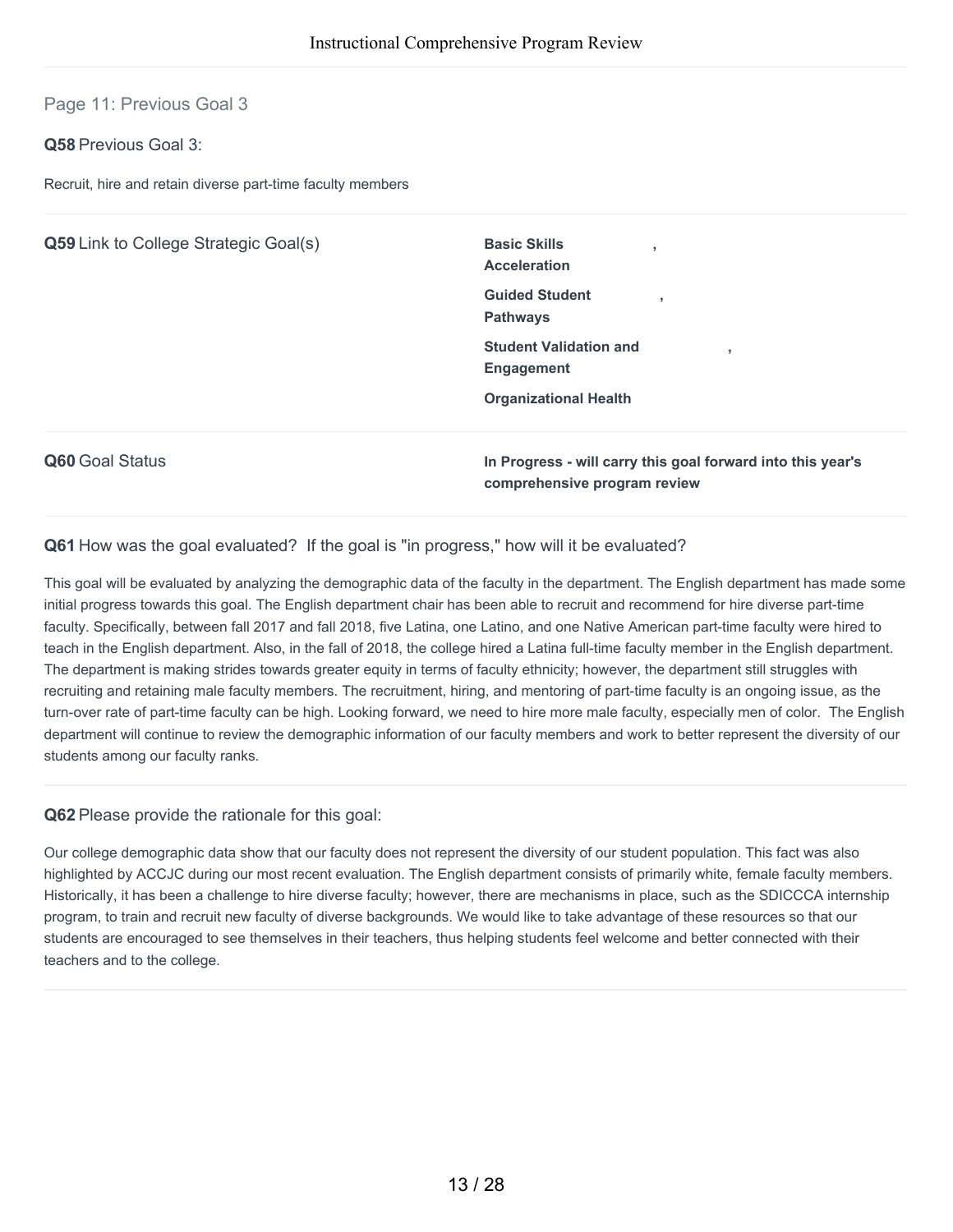**Q63** Please provide the goal action steps for the year (previously "Activities"):

1. Recruit diverse faculty through communication with other department chairs in the region and work with the SDICCCA internship program.

2. Identify excellent candidates and recommend qualified and experienced individuals to the dean's office for hire.

3. Mentor new faculty members so that they grow as professionals and have a successful teaching career at Cuyamaca College. English served as a pilot for a new faculty mentoring program created by the student success and equity committee. We will continue to help develop and refine that program.

| Q64 Do you have another goal to update?                           | <b>Yes</b>                                                                                  |
|-------------------------------------------------------------------|---------------------------------------------------------------------------------------------|
| Page 12: Previous Goal 4                                          |                                                                                             |
| <b>Q65</b> Previous Goal 4:                                       |                                                                                             |
| Close equity gaps and increase student success in English Courses |                                                                                             |
| Q66 Link to College Strategic Goal(s)                             | <b>Basic Skills</b><br>$\overline{1}$<br><b>Acceleration</b>                                |
|                                                                   | <b>Guided Student</b><br>$\overline{\phantom{a}}$<br><b>Pathways</b>                        |
|                                                                   | <b>Student Validation and</b><br>$\overline{1}$<br><b>Engagement</b>                        |
|                                                                   | <b>Organizational Health</b>                                                                |
| Q67 Goal Status                                                   | In Progress - will carry this goal forward into this year's<br>comprehensive program review |

**Q68** How was the goal evaluated? If the goal is "in progress," how will it be evaluated?

The department will continue to review and analyze its student success data, disaggregated by multiple categories, on an annual basis so that we can better understand what is happening with our students. We will also conduct focus groups and/or surveys so that we can begin exploring why we see performance gaps between groups of students.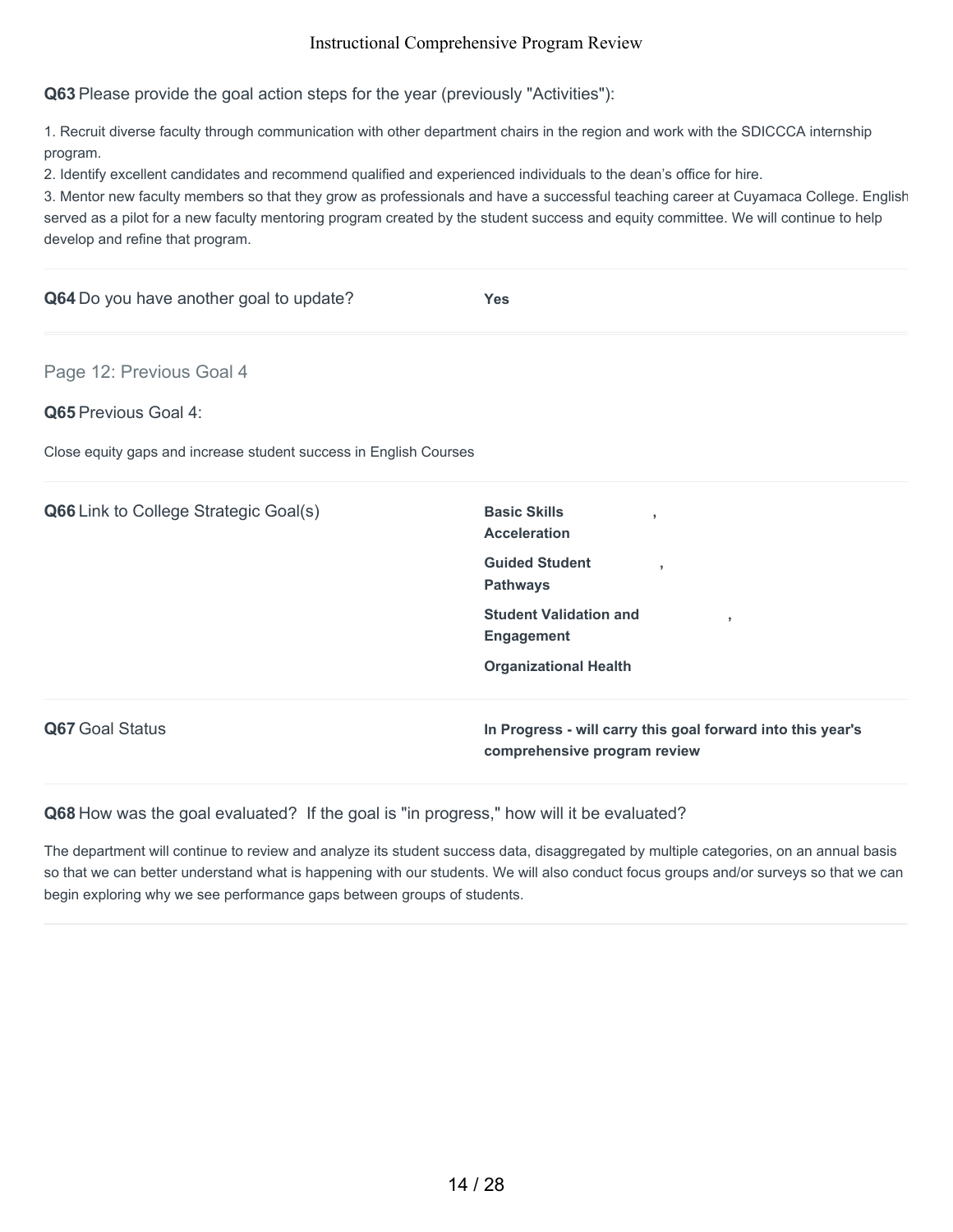### **Q69** Please provide the rationale for this goal:

Now that our efforts to transform basic skills have been realized, the English department has turned its attention to our transfer-level English class, English 120. Due to acceleration and placement changes, the student population in English 120 is dramatically different than it was previously, which was the goal of acceleration. Student who were previously considered under prepared are now enrolling in transfer-level English. Furthermore, significantly more student of color are enrolling in and completing college English. This is an important development because research from the Research and Planning (RP) group suggests that half of all equity gaps in terms of college-level student outcomes are determined by inequities in placement into math and English courses. Thus, we are already on our way to addressing equity gaps. Before our efforts were focused on making changes in basic skills, but we have realized that now we must focus our efforts on adapting the teaching environment in English 120 so that we can effectively serve our students. Thus, our new goal is to close the remaining equity gaps in our transfer-level courses so that our initial goals of achieving equity can be realized.

## **Q70** Please provide the goal action steps for the year (previously "Activities"):

In the spring semester of 2018, the English department begun its Equity Project, the goal of which is to cultivate equity-minded practitioners who actively work to eliminate equity gaps. The project is data based, collaborative and supportive. Over winter break in 2018, lead faculty worked with the college's research office as they prepared practitioner-level data which showed each faculty member the retention and success rates of their own classrooms over the past two years, disaggregated by ethnicity. Faculty then reflected on the data and are currently designing inquiry projects to address the gaps they find in their own teaching practice. The department brought four guest speakers to campus, all know for their work with historically underserved populations, to work with the department over the course of the semester, as we think about ways to modify our teaching to better meet the needs of our students. We are implementing our individual equity projects in the 2018-2019 academic year, while creating sharable resources for the entire department, and perhaps others as well. This project is still in the pilot stage; however, we are encouraged by the excitement of our faculty and their commitment to addressing and correcting the institutional realities that perpetuate inequities.

Our next steps for the academic year 2019-2020 are to scale this project campus wide. Faculty leads for this project are currently in discussions with other campus leaders (in professional development, the student success and equity committee, the office of Institutional Effectiveness, Success and Equity, and the Guided Pathways workgroups) in order to develop a specific implementation plan. However, English faculty members will continue to participate in the project, and potentially serve as mentors for other faculty members beginning this work.

The English department's goal of closing equity gaps and increasing student success cannot be realized without the ability of students to access tutoring support in the college's Writing Center. Data from the office of institutional effectiveness show that in Fall 2017, students enrolled in English 120 and 020 (corequisite supported freshman composition) who went to tutoring in English more than once has a 91% course success rate, compared to a 65% course success rate for students who did not receive tutoring. The English department will continue to work closely with the Writing Center to better support students and promote student success.

#### Page 13: VI. New Goals

**Q71** Would you like to submit any new goal(s)? **Yes**

Page 14: New Goal 1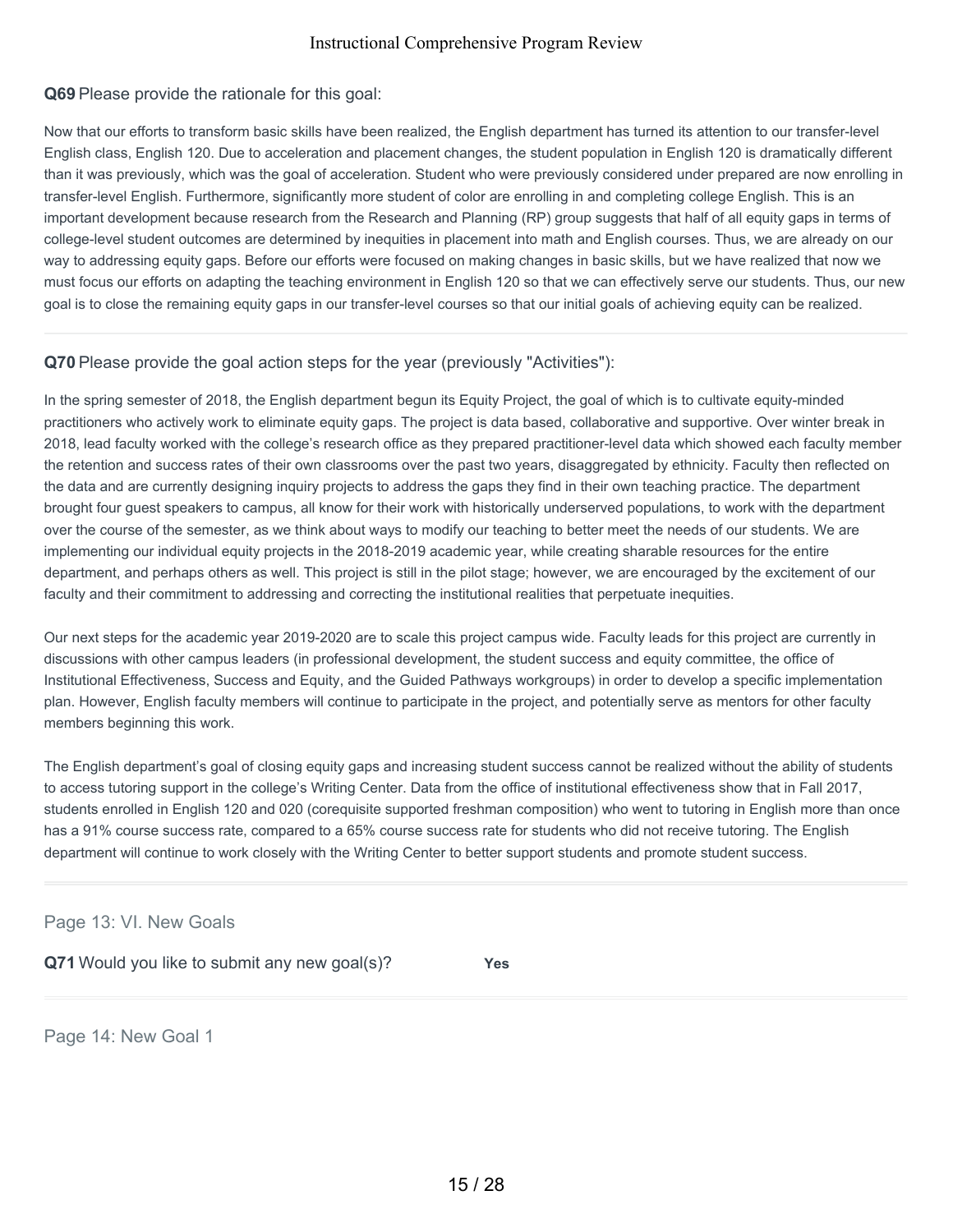### **Q72** New Goal 1:

Grow the English major NOTE: This is actually a continuation of a previous goal, not a new one (there was only space to address 4 previous goals):

|  | Q73 Link to College Strategic Goal |
|--|------------------------------------|
|--|------------------------------------|

**Basic Skills Acceleration Guided Student Pathways Student Validation and Engagement**

**,**

**,**

#### **Q74** Please provide the rationale for this goal:

While the department has been working hard at transforming our basic skills sequence, we have admittedly neglected our major even though growing the major has been a long-time department goal. Our data show us that in the past five years, our students have earned three certificates and 4 degrees. We are not satisfied with how unpopular our English major is and are committed to promoting our program of study. We suspect that one of the reasons why our major is not popular is that students do not understand how studying English is relevant to their lives, either personally or professionally.

#### **Q75** Please provide the goal action steps for the year (previously "Activities"):

The English department has taken initial steps to grow the major and plans on further developing those activities by doing the following: Literature courses: 1. Each full-time faculty member has chosen a literature class, for which they will be responsible and will work towards creating a truly excellent class experience. 2. The department recently created two new classes (English 236 Chicano/Chicana Literature, and English 238 Black Literature) which will allow the English department to offer culturally-relevant curriculum for our students, hopefully making our major more personally relevant to their lives.

Career Competencies: 1. Following a guided pathways framework, the department will continue to work to align our program goals and course goals in our literature classes with employable competencies (such as critical thinking, strong communication, attention to detail, etc.) so that students can better understand how the English program can help them develop the skills that employers look for. 2. We will continue to revise our course outlines to highlight career/professional skills, and communicate those skills in our courses, through our assignments.

Marketing: 1. The English department has also updated, and will continue to update, its webpage in order to help market the program and its course offerings. 2. Guided Pathways Workgroup 2 is developing a process to provide department chairs with a list of incoming students who indicate they want to major in English. The department will develop a plan for how to effectively use this list of students.

Campus Engagement: 1. Each semester, every literature course will require an assignment which tasks students with creating a campus event related to the course material. 2. We will continue to run, 6-word story contests, which are a fun way to encourage students to write and be creative. 3. We are in the very early stages of creating a literary journal for the campus community so that students have the opportunity to publish their creative writing. We hope that by communicating the relevancy of the English program, students will be more attracted to our major.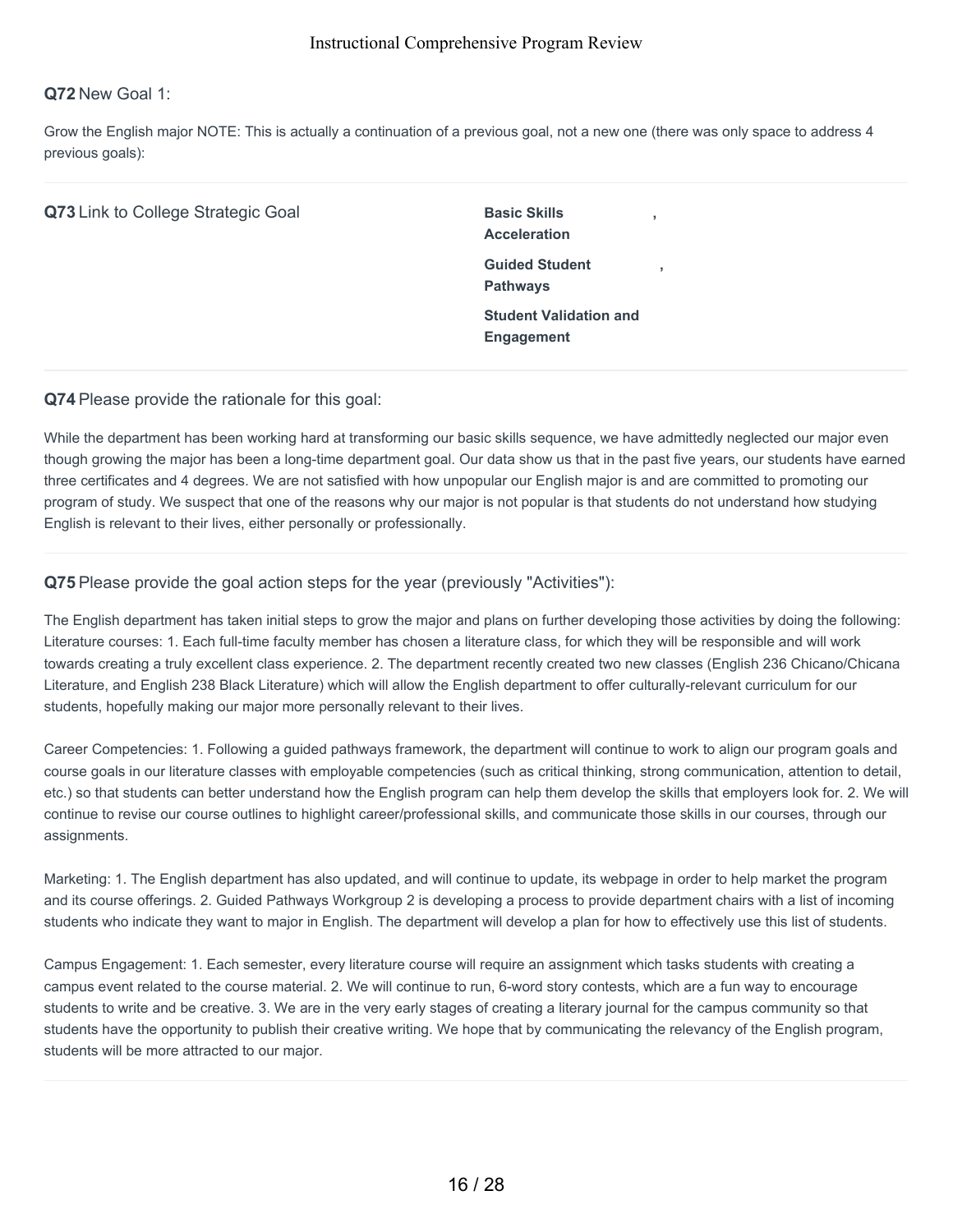# **Q76** How will the goal be evaluated?

We will look at the number of certificates and degrees awarded every year. We will also survey students enrolled in our literature and composition courses to get feedback which can be used to continuously improve the quality our programs

| Q77 Do you have another new goal?                                                   | <b>No</b>                               |
|-------------------------------------------------------------------------------------|-----------------------------------------|
| Page 15: New Goal 2                                                                 |                                         |
| Q78 New Goal 2:                                                                     | <b>Respondent skipped this question</b> |
| Q79 Link to College Strategic Goal                                                  | <b>Respondent skipped this question</b> |
| Q80 Please provide the rationale for this goal:                                     | <b>Respondent skipped this question</b> |
| Q81 Please provide the goal action steps for the year<br>(previously "Activities"): | <b>Respondent skipped this question</b> |
| Q82 How will the goal be evaluated?                                                 | <b>Respondent skipped this question</b> |
| Q83 Do you have another new goal?                                                   | <b>Respondent skipped this question</b> |
| Page 16: New Goal 3                                                                 |                                         |
| Q84 New Goal 3:                                                                     | <b>Respondent skipped this question</b> |
| Q85 Link to College Strategic Goal                                                  | <b>Respondent skipped this question</b> |
| Q86 Please provide the rationale for this goal:                                     | <b>Respondent skipped this question</b> |
| Q87 Please provide the goal action steps for the year<br>(previously "Activities"): | <b>Respondent skipped this question</b> |
| Q88 How will the goal be evaluated?                                                 | <b>Respondent skipped this question</b> |
| Q89 Do you have another new goal?                                                   | <b>Respondent skipped this question</b> |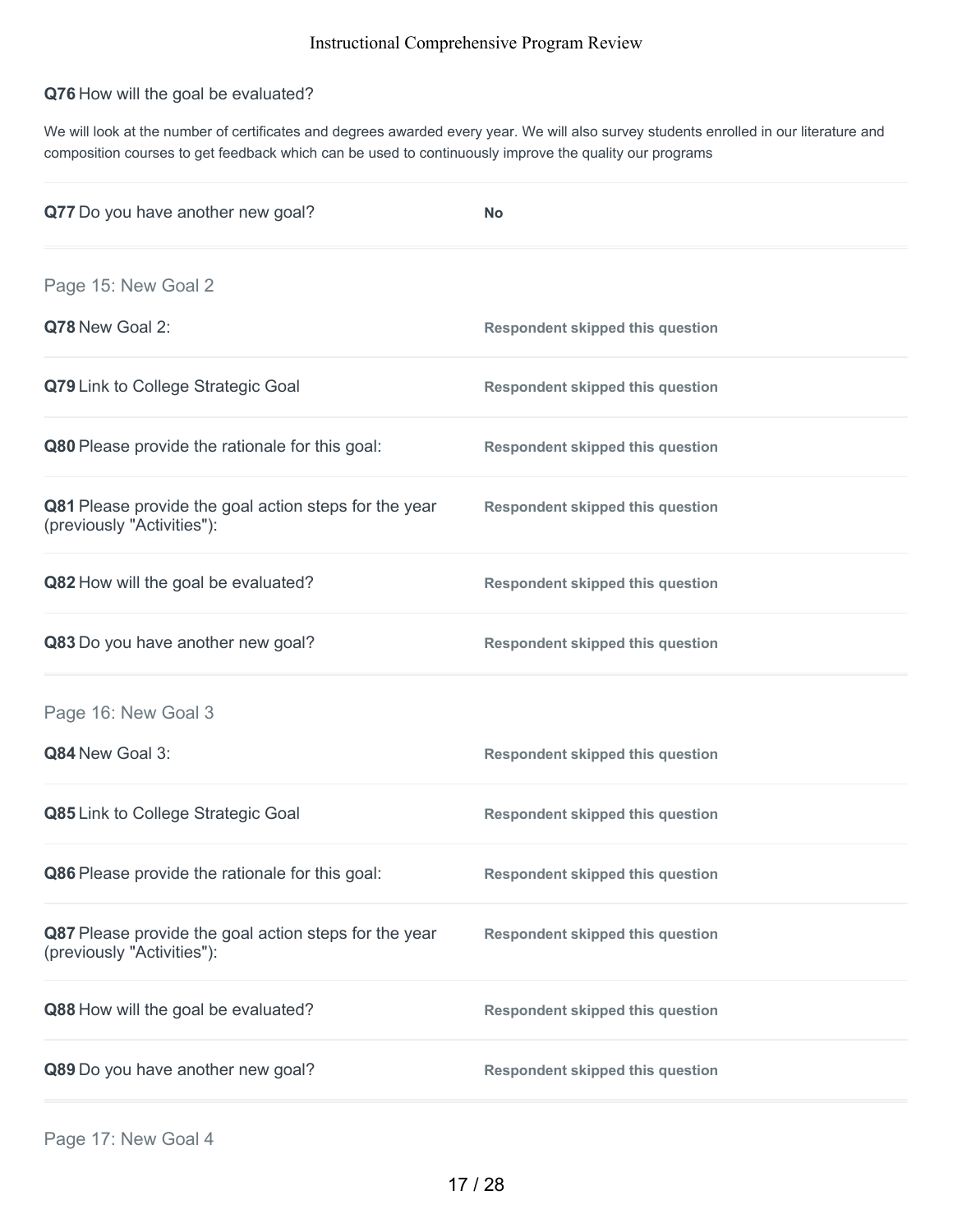| Q90 New Goal 4:                                                                                                                  | <b>Respondent skipped this question</b> |
|----------------------------------------------------------------------------------------------------------------------------------|-----------------------------------------|
| Q91 Link to College Strategic Goal                                                                                               | <b>Respondent skipped this question</b> |
| Q92 Please provide the rationale for this goal:                                                                                  | <b>Respondent skipped this question</b> |
| Q93 Please provide the goal action steps for the year<br>(previously "Activities"):                                              | <b>Respondent skipped this question</b> |
| Q94 How will the goal be evaluated?                                                                                              | <b>Respondent skipped this question</b> |
| Q95 Do you have another new goal?                                                                                                | <b>Respondent skipped this question</b> |
| Page 18: Resources Needed to Fully Achieve Goal(s)<br>Q96 Is the program requesting resources this year to<br>achieve this goal? | <b>Respondent skipped this question</b> |
| Page 19: VII. Faculty Resource Needs<br>Q97 Are you requesting one or more faculty positions to<br>achieve this goal?            | <b>Yes</b>                              |

# Page 20: Faculty Position Request(s)

**Q98** Please remember to complete the Faculty Position Request Form (accessible here, under Staffing Request Information) for this position that you are requesting and upload it using the button below.The Faculty Position Request Form (In Word) can be located here (under Staffing Request Information).Brief Description of the Position Requested:

Full-Time Faculty

**Q99** Faculty Position Request 1 - Related Program Goal(s):

Goals 2 through 5

**Q100** Faculty Position Request Upload 1: Please upload the completed faculty request form using the button below. You can access the Word version of the Faculty Position Request Form here (under Staffing Request Information).

**FacultyPositionRequestForm-2018-19FINAL.docx (17KB)**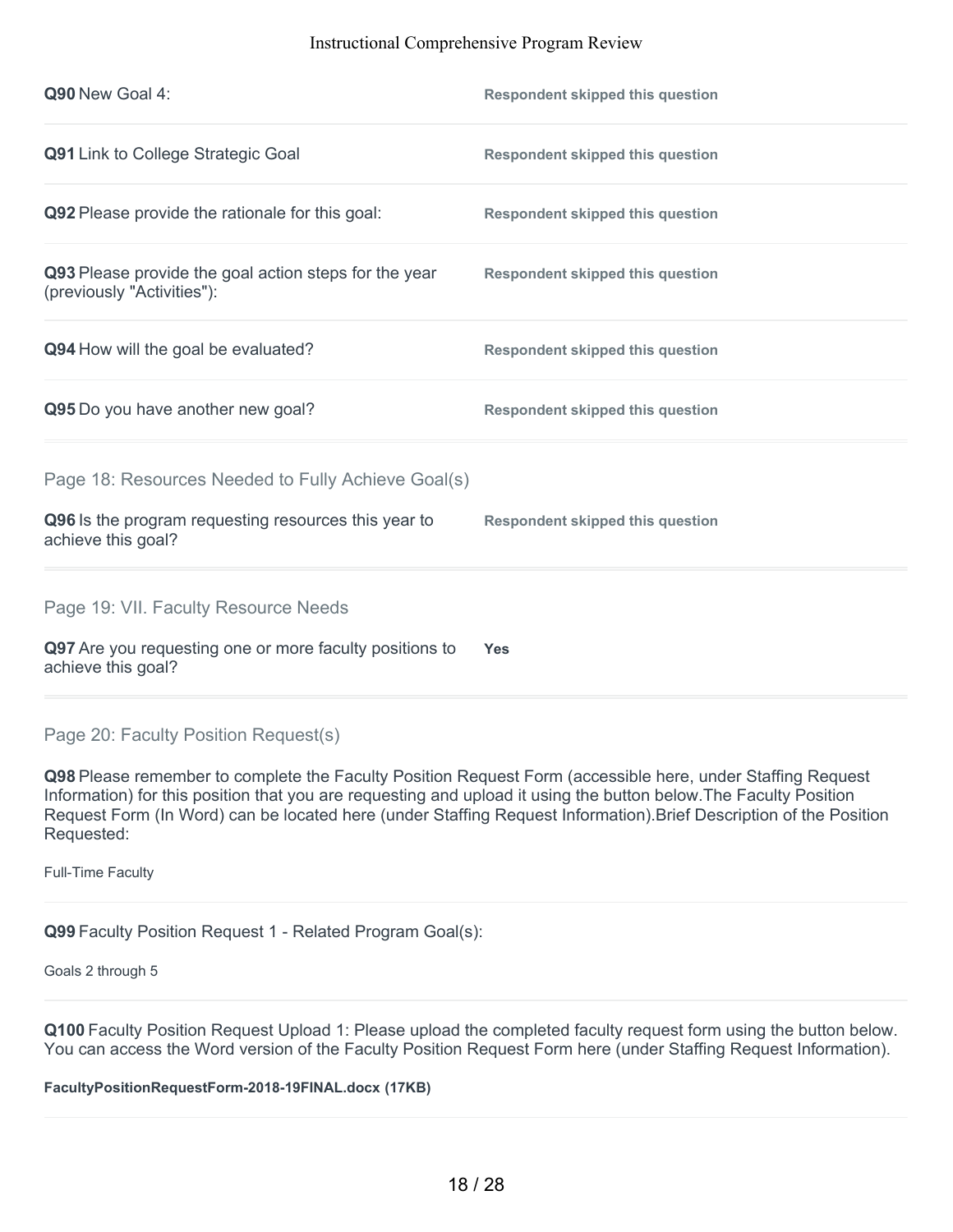| Q101 Faculty Position Request 2 (if applicable): Please<br>remember to complete the Faculty Position Request<br>Form (accessible here, under Staffing Request<br>Information) for this position that you are requesting and<br>upload it using the button below. The Faculty Position<br>Request Form (In Word) can be located here (under<br>Staffing Request Information). Brief Description of<br>Position Requested: | <b>Respondent skipped this question</b> |
|--------------------------------------------------------------------------------------------------------------------------------------------------------------------------------------------------------------------------------------------------------------------------------------------------------------------------------------------------------------------------------------------------------------------------|-----------------------------------------|
| Q102 Faculty Position Request 2 - Related Program<br>$Goal(s)$ :                                                                                                                                                                                                                                                                                                                                                         | <b>Respondent skipped this question</b> |
| Q103 Faculty Position Request Upload 2: Please upload<br>the completed faculty request form button below. You<br>can access the Word version of the Faculty Position<br>Request Form here (under Staffing Request<br>Information).                                                                                                                                                                                       | <b>Respondent skipped this question</b> |
| Page 21: VIII. Classified Staff Resource Needs                                                                                                                                                                                                                                                                                                                                                                           |                                         |
| Q104 Are you requesting one or more classified positions<br>to achieve this goal?                                                                                                                                                                                                                                                                                                                                        | <b>No</b>                               |
| Page 22: Classified Staff Position Request(s)                                                                                                                                                                                                                                                                                                                                                                            |                                         |
| Q105 Classified Staff Position Request 1: Please<br>remember to complete the Classified Staff Position<br>Request Form (accessible here, under Staffing Request<br>Information) for this position you are requesting. Brief<br>Description of Position Requested:                                                                                                                                                        | <b>Respondent skipped this question</b> |
| Q106 Classified Staff Position 1 Related Program<br>Goal(s):                                                                                                                                                                                                                                                                                                                                                             | <b>Respondent skipped this question</b> |
| <b>Q107</b> Classified Staff Position Request Upload 1: Please<br>upload a completed Classified Position Request Form<br>using the button below. You can access the Word<br>version of the Classified Position Request Form<br>here (under Staffing Request Information).                                                                                                                                                | <b>Respondent skipped this question</b> |
| Q108 Classified Staff Position Request 2: Please<br>remember to complete the Classified Staff Position<br>Request Form (accessible here, under Staffing Request<br>Information) for each position you are requesting. Brief<br>Description of Position Requested:                                                                                                                                                        | <b>Respondent skipped this question</b> |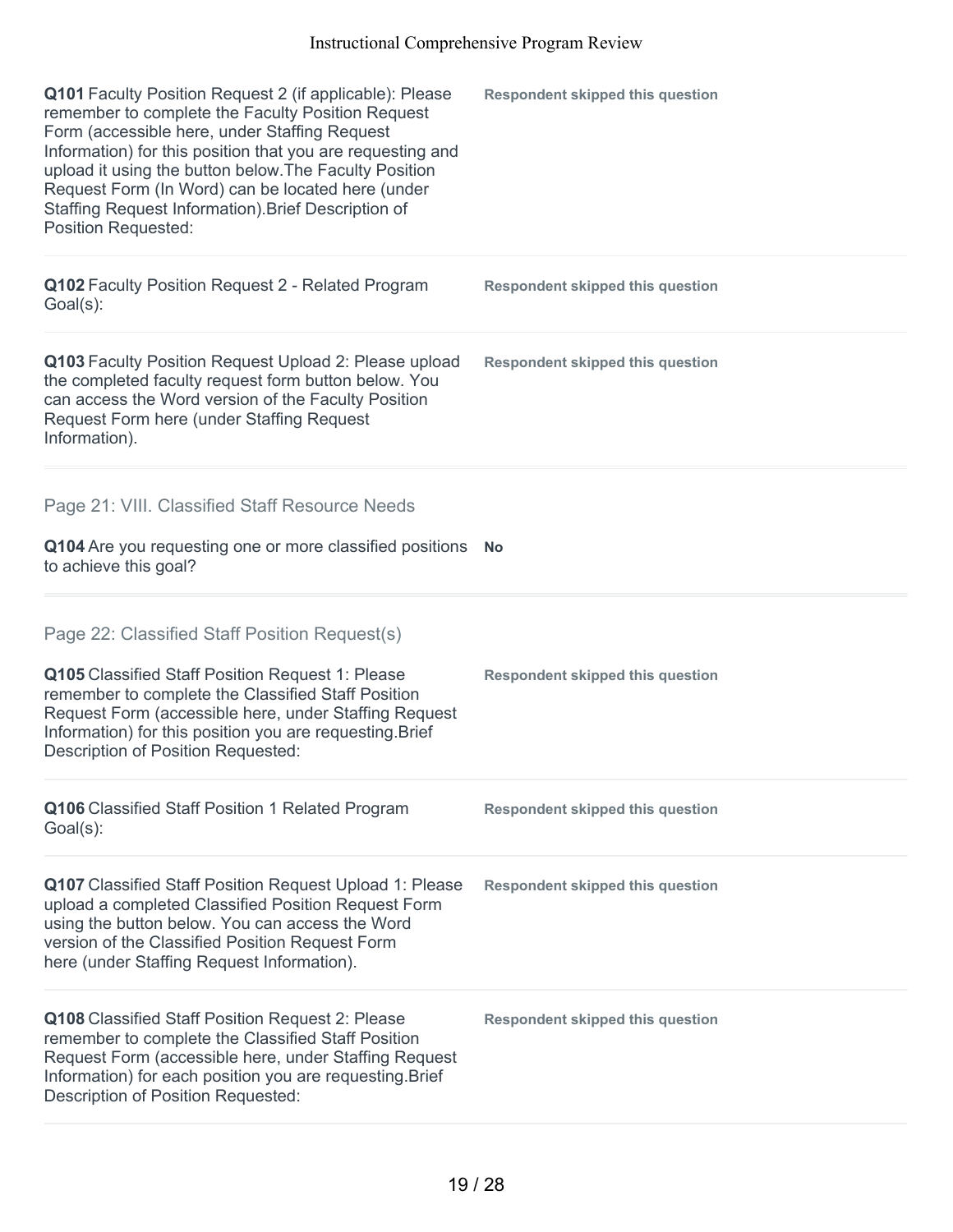| Q109 Classified Staff Position 2 Related Program<br>$Goal(s)$ :                                                                                                                                                                                                    | <b>Respondent skipped this question</b> |
|--------------------------------------------------------------------------------------------------------------------------------------------------------------------------------------------------------------------------------------------------------------------|-----------------------------------------|
| Q110 Classified Staff Position Request Upload 2: Please<br>upload a completed Classified Position Request Form<br>using the button below. You can access the Word<br>version of the Classified Position Request Form<br>here (under Staffing Request Information). | <b>Respondent skipped this question</b> |
| Page 23: IX. Technology Resource Needs                                                                                                                                                                                                                             |                                         |
| Q111 Are you requesting technology resources to<br>achieve this goal?                                                                                                                                                                                              | <b>No</b>                               |
| Page 24: Technology Request(s)                                                                                                                                                                                                                                     |                                         |
| Q112 Technology Request 1: Please remember to<br>complete a Technology Request Form for each request.<br>You can access the online Technology Request Form<br>here: Technology Request Form.                                                                       | <b>Respondent skipped this question</b> |
| Q113 Technology Request 2: Please remember to<br>complete a Technology Request Form for each request.<br>You can access the online Technology Request Form<br>here: Technology Request Form.                                                                       | <b>Respondent skipped this question</b> |
| Page 25: X. Perkins and Strong Workforce Resource Needs                                                                                                                                                                                                            |                                         |
| Q114 Are you requesting Perkins and/or Strong<br>Workforce resources to achieve this goal?                                                                                                                                                                         | <b>No</b>                               |
| Page 26: Perkins Request and Strong Workforce                                                                                                                                                                                                                      |                                         |
| Q115 Perkins Request and Strong Workforce 1: Please<br>remember to complete the Perkins Request Form and<br>submit it via the annual Perkins/Strong Workforce<br>request process/cycle.                                                                            | <b>Respondent skipped this question</b> |
| Q116 Perkins Request and Strong Workforce 2: Please<br>remember to complete the Perkins Request Form and<br>submit it via the annual Perkins/Strong Workforce<br>request process/cycle.                                                                            | <b>Respondent skipped this question</b> |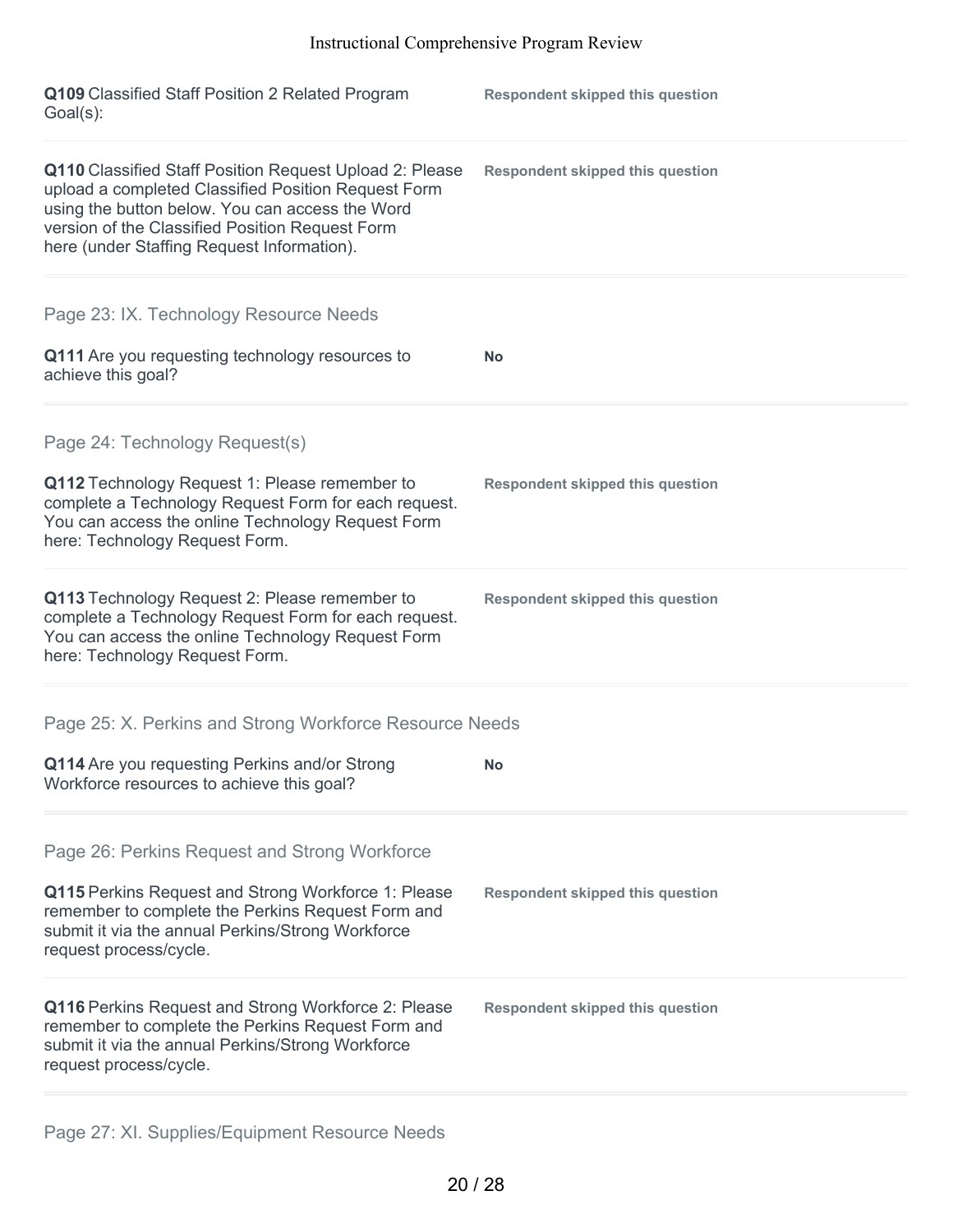| Q117 Are you requesting supplies and/or equipment<br>resources to achieve this goal?                                                                                                                                             | <b>No</b>                               |
|----------------------------------------------------------------------------------------------------------------------------------------------------------------------------------------------------------------------------------|-----------------------------------------|
| Page 28: Supplies/Equipment Request(s)<br>Q118 Supplies/Equipment Request 1: In the boxes below<br>please provide information on your request.<br>Supplies/Equipment requests will be considered on a<br>one-time funding basis. | <b>Respondent skipped this question</b> |
| Q119 Supplies/Equipment Documentation 1: Please<br>upload any supplies/equipment quotes or additional<br>documentation for this request.                                                                                         | <b>Respondent skipped this question</b> |
| Q120 Supplies/Equipment Request 2: In the boxes below<br>please provide information on your request.<br>Supplies/Equipment requests will be considered on a<br>one-time funding basis.                                           | <b>Respondent skipped this question</b> |
| Q121 Supplies/Equipment Documentation 2: Please<br>upload any supplies/equipment quotes or additional<br>documentation for this request.                                                                                         | <b>Respondent skipped this question</b> |
| Page 29: XII. Facilities Resource Needs<br>Q122 Are you requesting facilities resources to achieve<br>this goal?                                                                                                                 | <b>No</b>                               |
| Page 30: Facilities Request<br>Q123 Facilities Request 1: Please provide the<br>information below and remember to complete the online<br>Facilities Request Form, accessible here: Facilities<br><b>Request Form</b>             | <b>Respondent skipped this question</b> |
| Q124 Facilities Request 2: Please provide the<br>information below and remember to complete the online<br>Facilities Request Form, accessible here: Facilities<br><b>Request Form</b>                                            | <b>Respondent skipped this question</b> |
| Page 31: XIII. Professional Development Resource Needs                                                                                                                                                                           |                                         |
|                                                                                                                                                                                                                                  |                                         |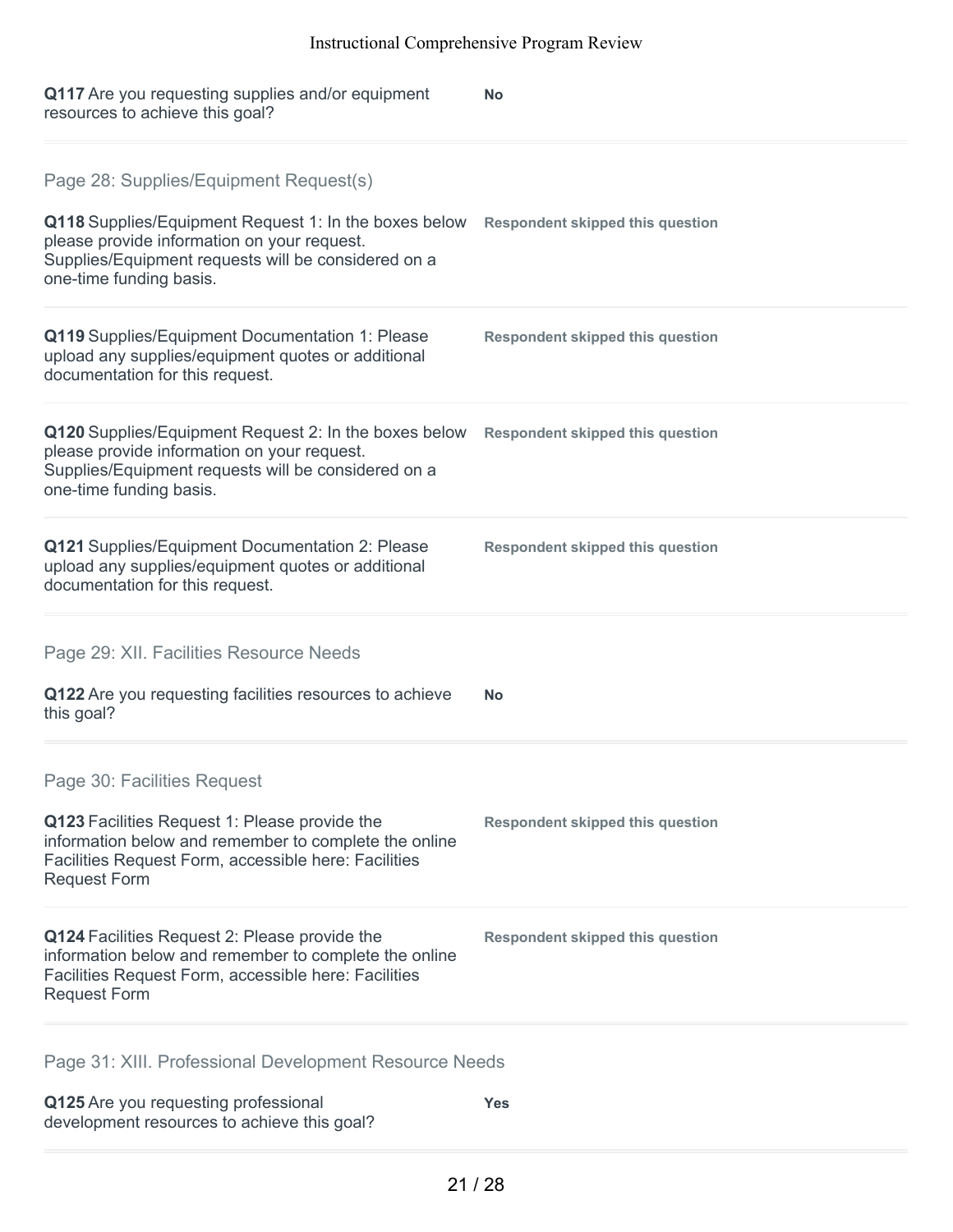# Page 32: Professional Development Request

**Q126** Professional Development Request 1: Please provide the information identified below and follow the process for requesting professional development funds, outlined here.

Description: **COMMON FINAL SCORING. Recently, the English department implemented a common final exam in transfer-level English (Engl 120), across the stand-alone transfer-level classes (Engl 120) as well as the corequisite-supported transfer-level classes (Engl 120 & 020), without differentiating between the two. Faculty have students complete the final exam at the end of the semester, and then faculty convene for a day-long scoring session, to evaluate the final exams and assess the course-level SLOs. This has been an invaluable process for the department for two main reasons: First, the final exam, common to both stand-alone and corequisite supported transfer-level English has helped the department monitor the exit skills of our innovative basic skills reform and make sure that standards are being upheld consistently across all sections; secondly, the scoring sessions have been invaluable professional development for faculty as they allow faculty to better align expectations for student work at the end of the semester and engage in a process of true continuous quality improvement of the program as we assess the course-level SLOs. The department has been using grant funding (BSSOT) to pay faculty to participate in this scoring process. However, that funding runs out at the end of the 18/19 academic year. In order to continue with this activity, the department needs \$16,000 annually. The scoring session lasts all day, from 9am until 4pm. We pay faculty a rate of \$55 per hour, based on the non-classroom hourly pay schedule. We have about 20 faculty participate in the scoring session each semester. Thus, it costs about \$7,700 per semester to pay faculty to score the final exam. The department has also been providing lunch and coffee, which is about an additional \$300, for a grand total of \$8,000 per semester. We conduct this activity in the fall and spring semesters; thus we would need a total of \$16,000 annually to continue with this activity.** Amount Requested \$: **\$16,000 annually** Related Program Review Goal(s): **Goal 4**

**Q127** Professional Development Request 2: Please provide the information identified below and follow the process for requesting professional development funds, outlined here.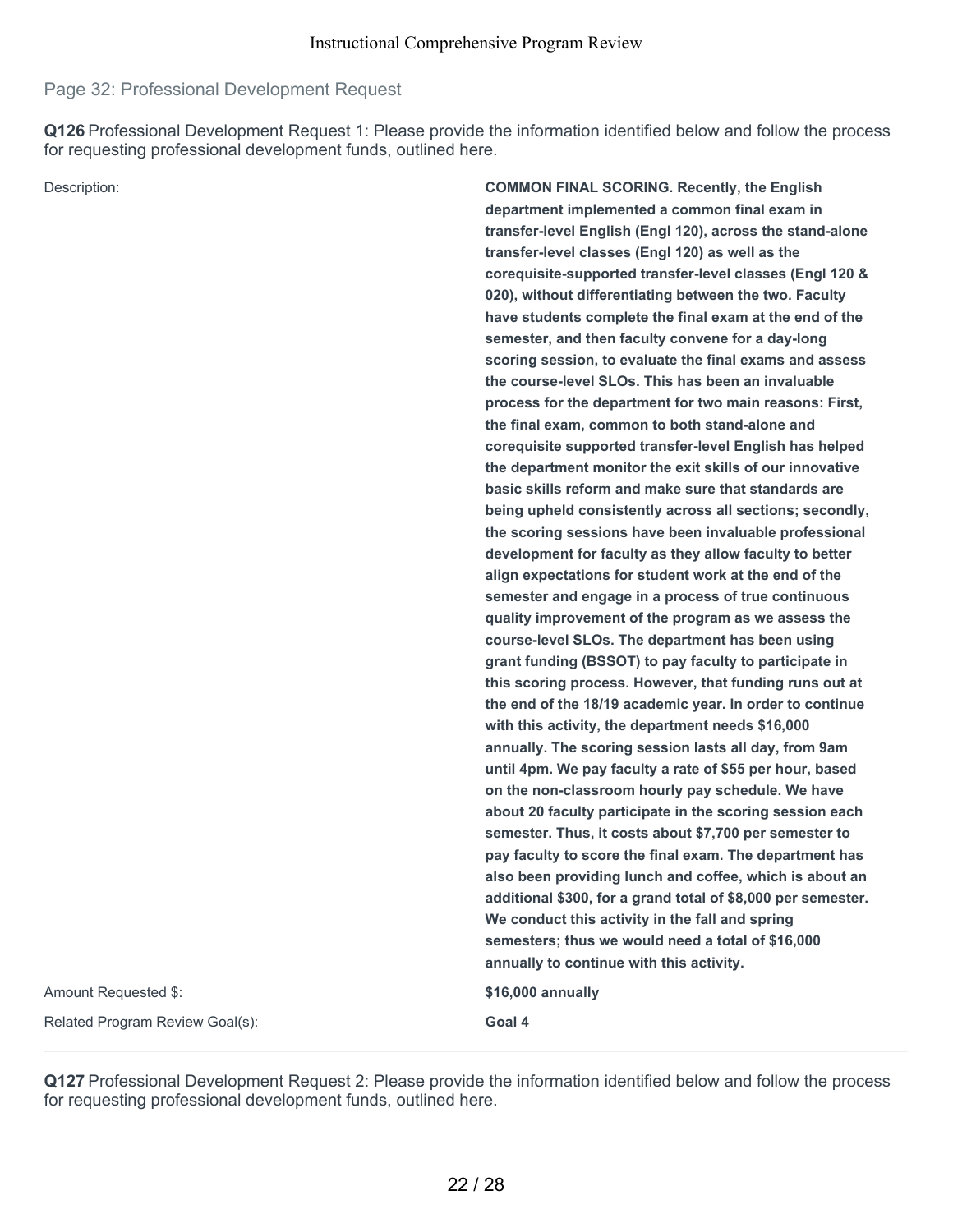Description: **EQUITY PROJECT. The objective of the English department's Equity Project is to eliminate equity gaps while promoting excellence, with goals of: supporting equity-minded practitioners who actively work to eliminate equity gaps; supporting faculty as they use data to identify strengths and weaknesses in their own teaching practice, set goals, implement plans to address weaknesses, and evaluate the effectiveness of their plan; and developing and sharing effective teaching practices and curriculum. The English department has been engaged in its Equity Project since Spring 2018. The professional development program began with faculty members receiving and reflecting own their individual, disaggregated classroom data. They identified personal strengths and weaknesses related to equity outcomes, and set goals for themselves. Next, we held regular meetings (varying between monthly and bimonthly), which we paid all faculty (part-time and fulltime) to attend. We invited three guest speakers, who had expertise on various equity-related issues, to our meetings and we discuss the implications of their ideas for the teaching of English. Faculty are currently developing new curriculum and/or teaching methods to address the equity gaps in their classes. We have been using our BSSOT grant funding to support these efforts. However, that funding runs out at the end of the 18/19 academic year. In order to continue this activity, the department needs \$19,800 annually. This amount would cover the amount necessary to pay faculty to attend the meetings, and does not include funding for guest speakers. An amount of \$9,900 per semester would cover the following: 4 three-hour meetings, for a cohort of 15 faculty members, paid at a rate of \$55 per hour (based on the non-classroom hourly rate). In order to continue this activity, the department needs \$19,800 annually. This amount would cover the amount necessary to pay faculty to attend the meetings, and does not include funding for guest speakers. An amount of \$9,900 per semester would cover the following: 4 three-hour meetings, for a cohort of 15 faculty members, paid at a rate of \$55 per hour (based on the nonclassroom hourly rate). In order to continue this activity, the department needs \$19,800 annually. This amount would cover the amount necessary to pay faculty to attend the meetings, and does not include funding for guest speakers. An amount of \$9,900 per semester would cover the following: 4 three-hour meetings, for a cohort of 15 faculty members, paid at a rate of \$55 per hour (based on the non-classroom hourly rate).**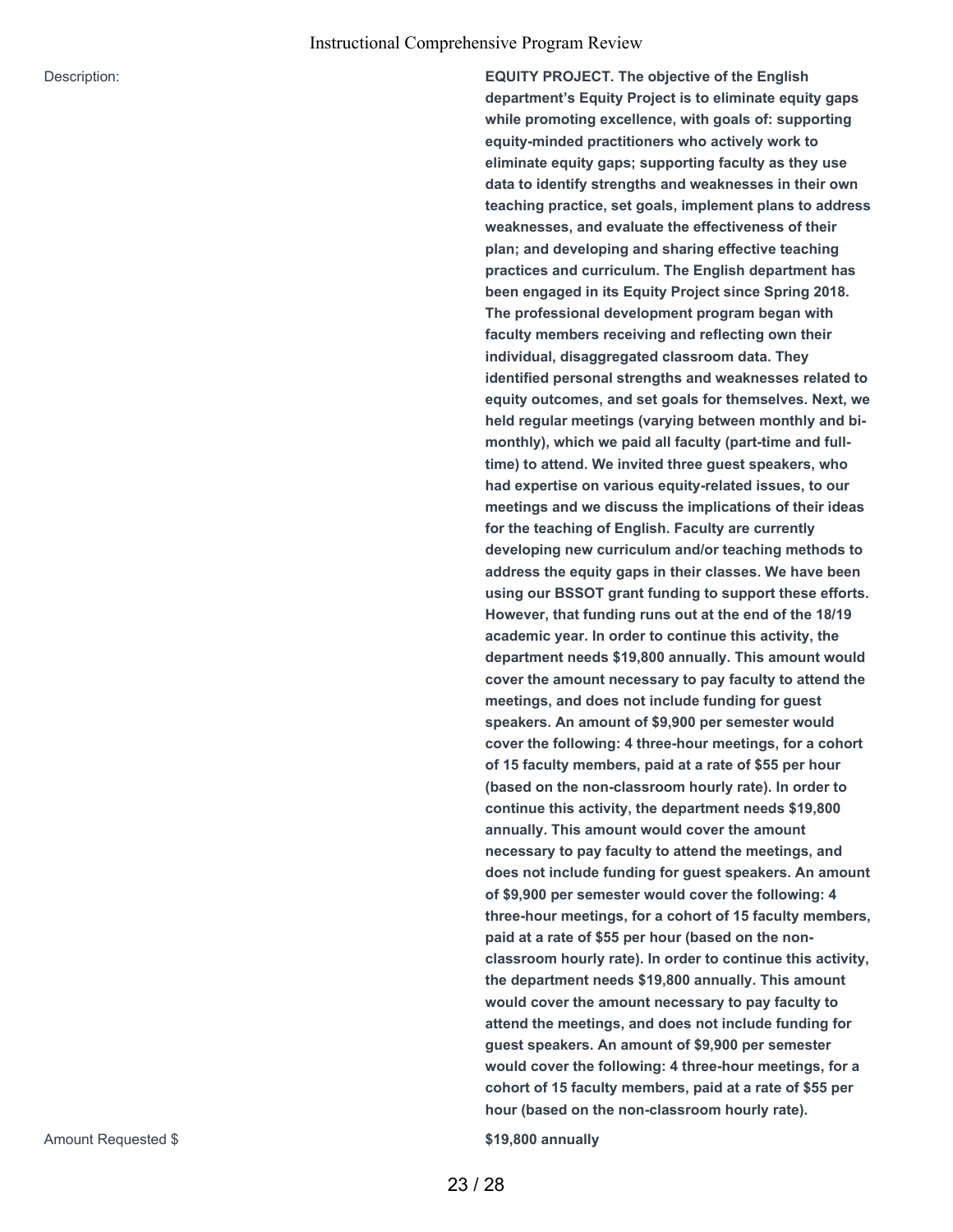Related Program Review Goal(s): **Goals 3, 4, 5**

Page 33: XIV. Other Resource Needs

**Q128** Are you requesting any other resources to achieve **Yes** this goal?

Page 34: Other Resource Request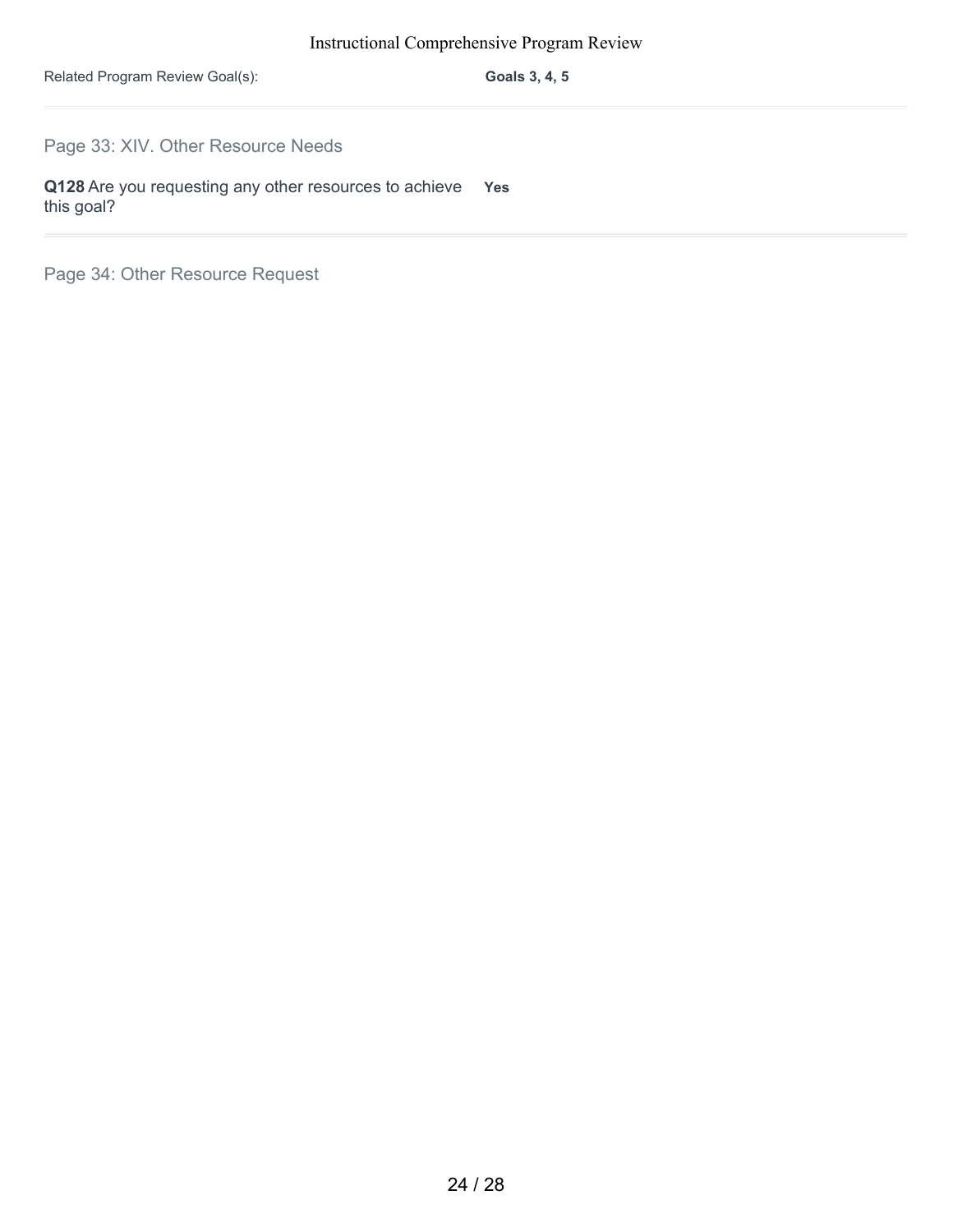**Q129** Other Resource Request 1: Other resource requests will be considered on a one-time funding basis. Please fill in the information below.

Amount Requested \$: **\$16,000 annually**

Related Program Review Goal(s): **Goal** 4

Description: **COMMON FINAL SCORING. Recently, the English department implemented a common final exam in transfer-level English (Engl 120), across the stand-alone transfer-level classes (Engl 120) as well as the corequisite-supported transfer-level classes (Engl 120 & 020), without differentiating between the two. Faculty have students complete the final exam at the end of the semester, and then faculty convene for a day-long scoring session, to evaluate the final exams and assess the course-level SLOs. This has been an invaluable process for the department for two main reasons: First, the final exam, common to both stand-alone and corequisite supported transfer-level English has helped the department monitor the exit skills of our innovative basic skills reform and make sure that standards are being upheld consistently across all sections; secondly, the scoring sessions have been invaluable professional development for faculty as they allow faculty to better align expectations for student work at the end of the semester and engage in a process of true continuous quality improvement of the program as we assess the course-level SLOs. The department has been using grant funding (BSSOT) to pay faculty to participate in this scoring process. However, that funding runs out at the end of the 18/19 academic year. In order to continue with this activity, the department needs \$16,000 annually. The scoring session lasts all day, from 9am until 4pm. We pay faculty a rate of \$55 per hour, based on the non-classroom hourly pay schedule. We have about 20 faculty participate in the scoring session each semester. Thus, it costs about \$7,700 per semester to pay faculty to score the final exam. The department has also been providing lunch and coffee, which is about an additional \$300, for a grand total of \$8,000 per semester. We conduct this activity in the fall and spring semesters; thus we would need a total of \$16,000 annually to continue with this activity.**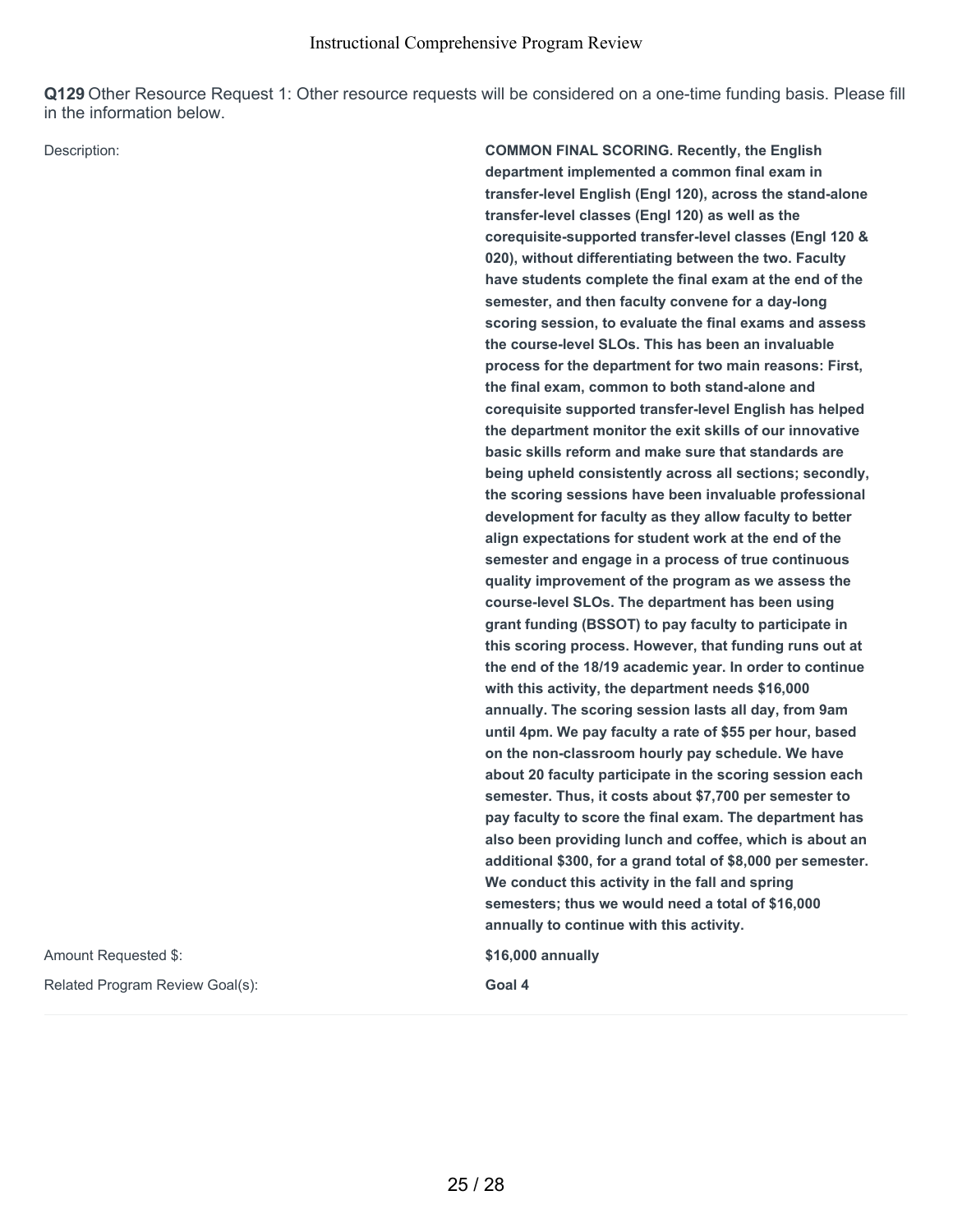**Q130** Other Resource Request 2: Other resource requests will be considered on a one-time funding basis. Please fill in the information below.

Description: **EQUITY PROJECT. The objective of the English**

Amount Requested \$ **\$19,800 annually** Related Program Review Goal(s): **Goals 3, 4, 5**

**department's Equity Project is to eliminate equity gaps while promoting excellence, with goals of: supporting equity-minded practitioners who actively work to eliminate equity gaps; supporting faculty as they use data to identify strengths and weaknesses in their own teaching practice, set goals, implement plans to address weaknesses, and evaluate the effectiveness of their plan; and developing and sharing effective teaching practices and curriculum. The English department has been engaged in its Equity Project since Spring 2018. The professional development program began with faculty members receiving and reflecting own their individual, disaggregated classroom data. They identified personal strengths and weaknesses related to equity outcomes, and set goals for themselves. Next, we held regular meetings (varying between monthly and bimonthly), which we paid all faculty (part-time and fulltime) to attend. We invited three guest speakers, who had expertise on various equity-related issues, to our meetings and we discuss the implications of their ideas for the teaching of English. Faculty are currently developing new curriculum and/or teaching methods to address the equity gaps in their classes. We have been using our BSSOT grant funding to support these efforts. However, that funding runs out at the end of the 18/19 academic year. In order to continue this activity, the department needs \$19,800 annually. This amount would cover the amount necessary to pay faculty to attend the meetings, and does not include funding for guest speakers. An amount of \$9,900 per semester would cover the following: 4 three-hour meetings, for a cohort of 15 faculty members, paid at a rate of \$55 per hour (based on the non-classroom hourly rate).**

#### Page 35: Executive Summary

#### **Q131** Executive Summary

Offering both general education composition courses and two transfer degrees, the English Department at Cuyamaca College provides students in the local community an opportunity to develop the skills a wide range of employers seek: strong communication, analytical reading, critical thinking, attention to detail, and the ability to work in diverse teams. The department encourages students to engage deeply with literature and nonfiction texts as well as other forms of cultural production, and to account for how those texts inform our ideologies, norms, and values.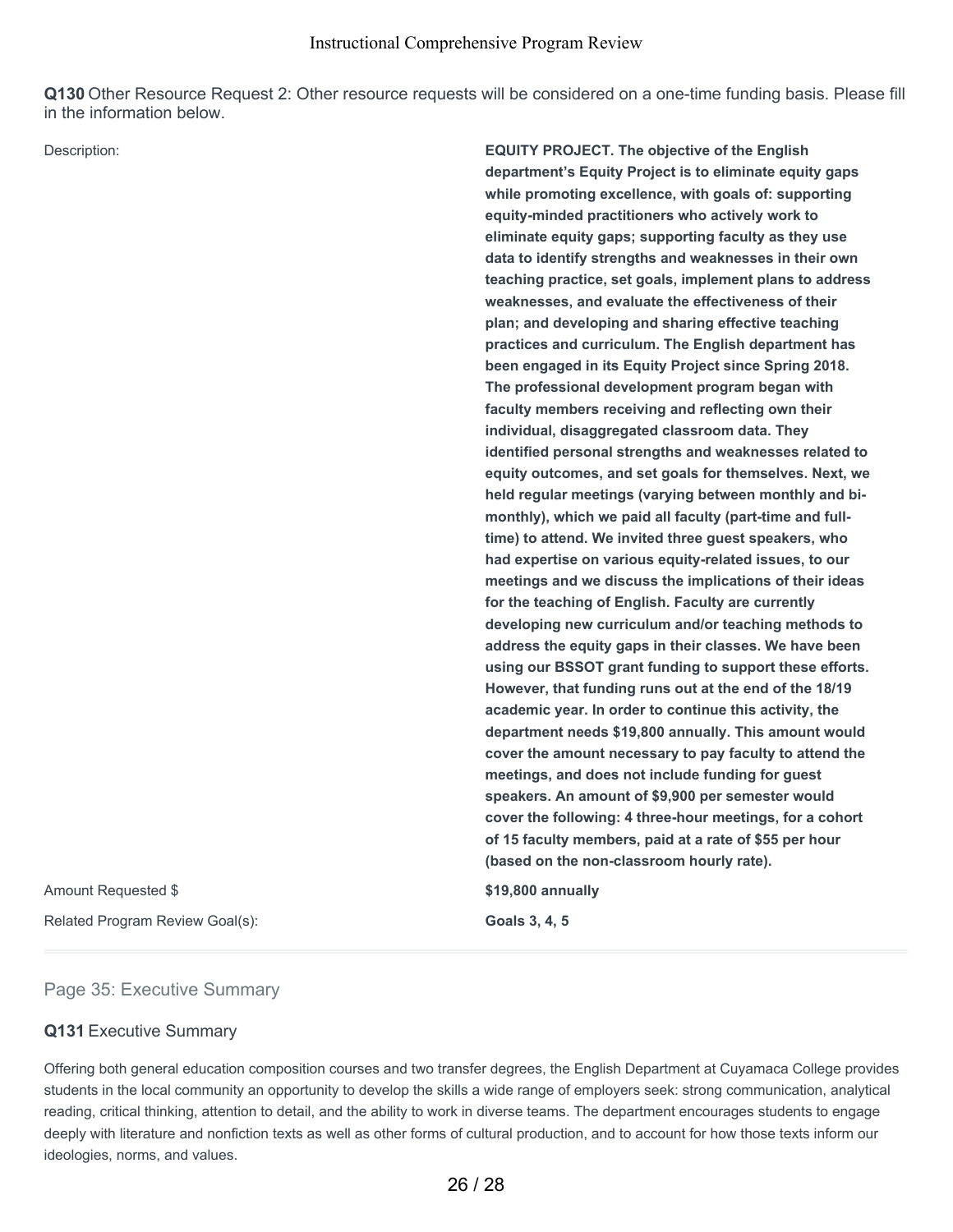Beginning in 2011, the English department began a journey which has led to a radical transformation of the department. Once the department began reviewing its data, we began to understand the scope of the problem with traditional remediation. The throughput rates for students who began in our remedial sequence were low. For students who began three levels below freshman composition, only about 10% of them even completed transfer-level English. Once we understood the magnitude of the problem we had unintentionally created, we began making changes. In Fall 2012, we piloted our first accelerated basic skills class, which combined the one- and two-levels below freshman composition courses into one 5-unit class. Our next steps were to create, pilot, and scale our corequisite class, which has allowed us to eliminate stand-alone basic skills altogether. Our final step was to change our placement process so that instead of relying on the flawed standardized test Accuplacer, we now use high school GPA as our placement metric. In other words, we have transformed from a three-tiered, separate reading and writing course sequence to a corequisite-supported freshman composition model.

These programmatic changes led to a dramatically different student demographic in our transfer-level composition courses. In order to better serve our students, the department began another innovative program, our Equity Project. These professional development efforts began with instructors analyzing their personalized, disaggregated classroom data and will culminate with faculty members using equity-minded principles to create new curriculum and/or develop new teaching practices. At our meetings, which we paid part-time faculty to attend with grant funding, we brought in expert guest speakers to discuss equity issues, we discussed how to apply an equity lens to the teaching of English, and we developed new curriculum and teaching practices so that we can better serve the needs of our diverse students. A true culture change is happening in the department as faculty embrace equity-minded teaching and learning.

The counterpoint to innovation being a strength is that it is also a challenge. Innovation requires change, and change is difficult. Because of our efforts with acceleration, faculty have had to adapt new teaching methods, which is not always an easy or smooth process. Also, there has been a change in skill level of our students in our composition courses. Previously, the vast majority (around 90%) of students were placed into basic skills courses. Now, they are placed directly into transfer-level English, with or without support. The skill set of students has not really changed, and we are now doing in one class what we used to do in four classes. This is a challenge, as faculty need to adjust not only their curriculum and teaching practices, but also their own mindsets about student capacity.

The most significant external influence at this point in time for the English department is the forthcoming end of our grant which has funded all of our professional development efforts, the Basic Skills Student Outcomes Transformations (BSSOT) grant. All of the work described above has been supported with funding from the BSSOT grant, which ends at the end of the 2018/2019 academic year. Thus far, the department has been unable to secure funding to continue its efforts. At the college level, a large number of full-time English faculty receive significant amounts of reassign time to serve in leadership roles (for example, the accreditation faculty lead, the SLO coordinator, and the campus tutoring coordinator). This, of course, impacts the ability of full-time faculty to teach English classes and work on English department projects. At the state level, the new law AB 705 has significant impacts for English. However, as of Fall 2018, the English department was completely compliant with AB 705. Also, the Guided Pathways initiative has implications for English. We have completed our degree maps, and as part of that process reexamined our degree requirements and modified them. We are also embracing some of the philosophical components of the guided pathways movement, and we are incorporating career readiness into our course outlines and curriculum.

The English department has a long history of using data to guide programmatic improvement. In Fall 2017, the English department piloted a common final exam across all sections of transfer-level English in order to holistically assess student learning and to better align faculty expectations for outcomes in this course. The department subsequently brought the pilot to scale, and at the end of each semester, all freshman composition instructors participate in a day-long group grading activity to score the final exams, assess the course-level SLOs, and offer feedback on the exams to the instructors of the courses. Our assessments have revealed that expectations/norms for summary, argument, evidence and analysis (the skills we assessed) vary greatly from instructor to instructor. We identified the need to align on our expectations for student work in those areas to better conform to transfer-level academic conventions for student reading and writing. The English department has used "lessons learned" from the common final scoring and SLO assessment to inform professional development activities during the semester in order to support further alignment on instructor expectations for student work and teaching methods.

The future plans and goals of the department are to continue and refine its current professional development efforts as well as to grow